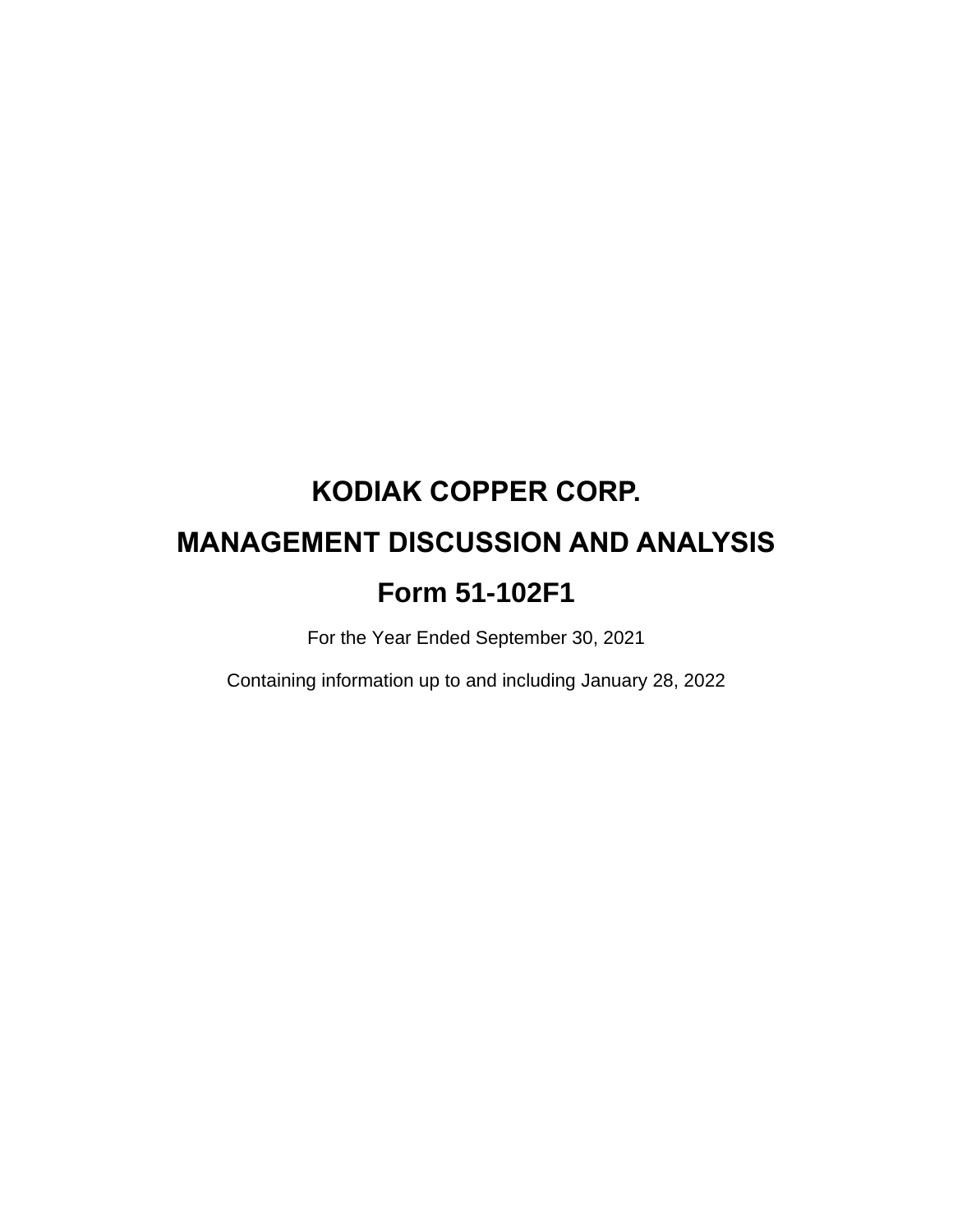# **MANAGEMENT'S RESPONSIBILITY FOR FINANCIAL REPORTING**

This Management Discussion and Analysis ("MD&A") focuses on significant factors that affected Kodiak Copper Corp. (the "Company" or "Kodiak") during the year ended September 30, 2021 and is current to January 28, 2022. The MD&A supplements but does not form part of the consolidated financial statements of Kodiak and the notes thereto for the year ended September 30, 2021 and 2020, which were prepared in accordance with International Financial Reporting Standards ("IFRS"). Consequently, the following discussion and analysis should be read in conjunction with the financial statements and the notes thereto for the year ended September 30, 2021 and 2020.

All dollar amounts referred to in this MD&A are expressed in Canadian dollars except where indicated otherwise.

# **FORWARD-LOOKING STATEMENT**

This MD&A contains certain forward-looking information and forward-looking statements, as defined in applicable securities laws (collectively referred to herein as "forward-looking statements"). These statements relate to future events or the Company's future performance. All statements other than statements of historical fact are forwardlooking statements. Often, but not always, forward-looking statements can be identified by the use of words such as "plans", "expects", "anticipates", "believes", "estimates", "expects" and similar expressions, or the negatives of such words and phrases, or state that certain actions, events or results "may", "could", "would", "should", "might", or "will" be taken, occur or be achieved. Forward-looking statements involve known and unknown risks, uncertainties and other factors that may cause actual results to differ materially from those anticipated in such forward-looking statements. The forward-looking statements in this MD&A speak only as of the date of this MD&A or as of the date specified in such statement. Specifically, this MD&A includes, but is not limited to, forward-looking statements regarding: the potential of Kodiak's properties to contain diamonds, base and precious metal deposits; the Company's ability to meet its working capital needs at the current level for the 12-month period ending September 30, 2022; the plans, costs, timing and capital for future exploration and development of Kodiak's property interests, including the costs and potential impact of complying with existing and proposed laws and regulations; management's outlook regarding future trends; prices and price volatility for diamonds, base and precious metals; and general business and economic conditions.

Inherent in forward-looking statements are risks, uncertainties and other factors beyond Kodiak's ability to predict or control. These risks, uncertainties and other factors include, but are not limited to, diamonds, base and precious metal deposits, price volatility, changes in debt and equity markets, timing and availability of external financing on acceptable terms, the uncertainties involved in interpreting geological data and confirming title to Kodiak's properties, the possibility that future exploration results will not be consistent with the Company's expectations, increases in costs, environmental compliance, and changes in environmental and other local legislation and regulation, interest rate and exchange rate fluctuations, changes in economic and political conditions and other risks involved in the minerals exploration and development industry, as well as those risk factors listed in the "Risks and Uncertainties" section below. Readers are cautioned that the foregoing list of factors is not exhaustive of the factors that may affect the forward-looking statements. Actual results and developments are likely to differ, and may differ materially from those expressed or implied by the forward-looking statements contained in the MD&A. Such statements are based on a number of assumptions about the following: the availability of financing for Kodiak's exploration and development activities; operating and exploration costs; Kodiak's ability to retain and attract skilled staff; timing of the receipt of regulatory and governmental approvals for exploration projects and other operations; market competition; and general business and economic conditions.

Forward-looking statements may be affected by known and unknown risks, uncertainties and other factors that may cause Kodiak's actual results, performance or achievements to be materially different from any of its future results, performance or achievements expressed or implied by forward-looking statements. All forward-looking statements herein are qualified by this cautionary statement. Accordingly, readers should not place undue reliance on forwardlooking statements. The Company undertakes no obligation to update publicly or otherwise any forward-looking statements, whether as a result of new information or future events or otherwise, except as may be required by law.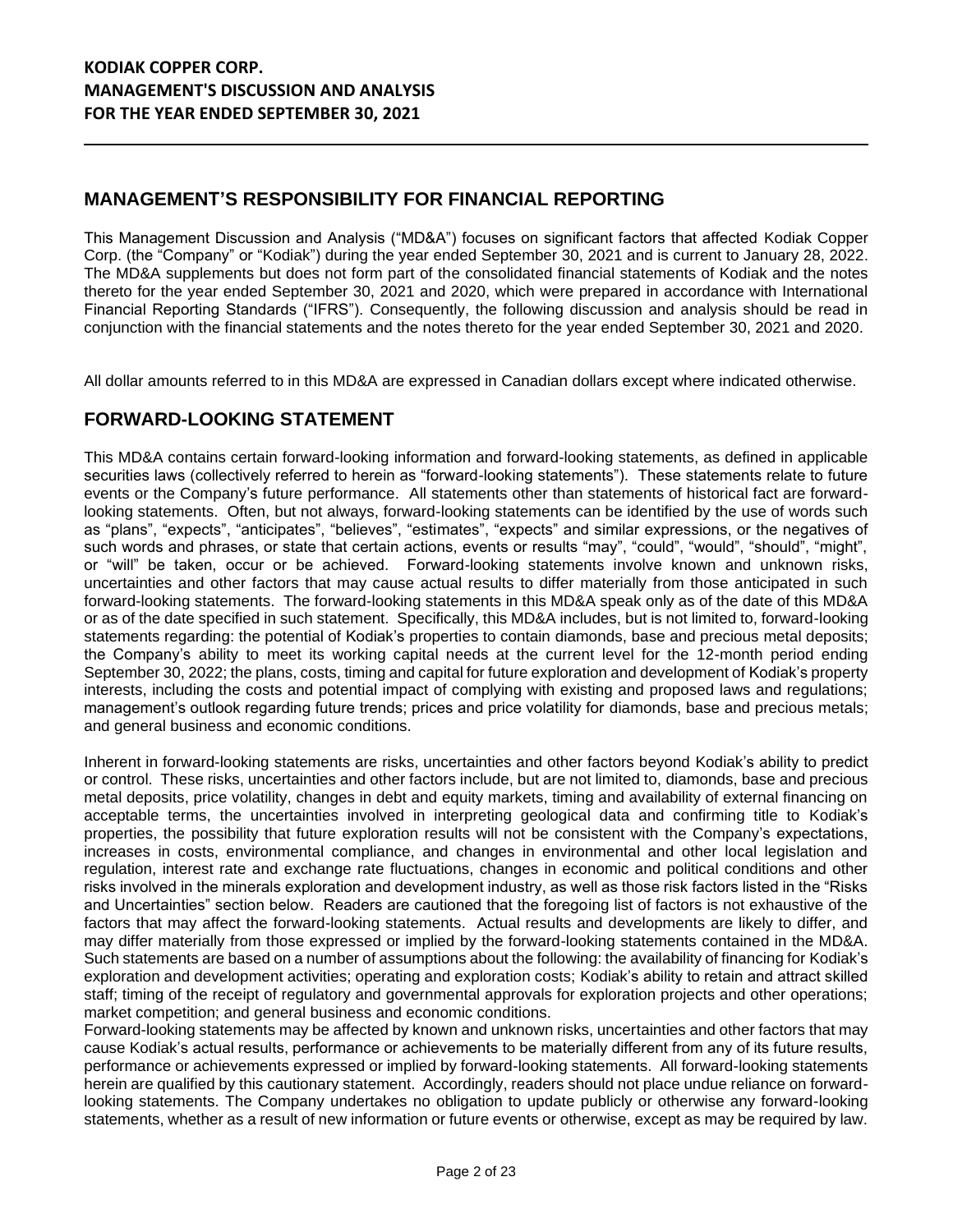If Kodiak does update one or more forward-looking statements, no inference should be drawn that it will make additional updates with respect to those or other forward-looking statements, unless required by law.

### **HIGHLIGHTS AND RECENT DEVELOPMENTS**

On January 5, 2022, President & CEO Claudia Tornquist released an Annual Investor Letter summarizing the Kodiak's exploration activities in 2021 and the Company's plans for 2022.

On December 14, 2021, the Company reported results from three new drill holes at the Gate Zone and the completion of field operations for 2021. Highlights include hole MPD-21-018 reporting 126 metres of 0.72% Cu, 0.21 g/t Au and 2.95 g/t Ag (0.87% CuEq\*) within a broader 537 metre interval of 0.37% Cu, 0.11 g/t Au and 1.40 g/t Ag (0.45% CuEq\*). Thirty-six holes totaling 21,675 metres were drilled in 2021. Drilling continues to define significant copper-gold grades over substantial intervals central to the Gate Zone. In addition, drilling commenced at the Dillard target and two holes were completed. Throughout Q1 2022 Kodiak will report on outstanding drill results from 12 remaining holes and other 2021 field work including; results from 1,755 soil samples, 176 prospecting and trench rock samples and, 19.8 line kilometres of DC Resistivity-3D Induced Polarization (IP) and Magnetotelluric (MT) geophysical survey. A large exploration program is planned for 2022, with field work and drilling resuming in Q1 and approximately 25,000 metres of additional drilling before 2022 fiscal year-end.

Kodiak Copper announced additional Senior Management appointments on November 30, 2021. Ms. Harpreet Bajaj was appointed Corporate Secretary. She has an MBA in Finance and over 13 years of professional experience in compliance and investment banking. Prior to joining Kodiak, she held a position with the TSX Venture Exchange and with MNC bank in its due diligence division. Ms. Nancy Curry was appointed Vice President Corporate Development. She is a senior corporate communications and development professional with over 25 years of experience, and has worked for many successful exploration companies including Mountain Province Mining Inc, Diamonds North Resources Ltd, Cardero Resources Corp, Sun Summit Minerals Corp. and Serengeti Resources Inc., recently merged to form Northwest Copper Corp.

On October 18, 2021 the Company reported drill result from nine additional holes of the total of 34 holes (18,724 metres) drilled at the MPD Project to date in 2021. These holes defined additional mineralization towards the centre of the Gate Zone, and expanded the margins of Gate to the south, and west. Highlights from three hole central to Gate included hole MPD-21-016, which intersected 105 metres of 0.50% Cu, 0.39 g/t Au and 1.57 g/t Ag (0.76% CuEq\*) within a broader 504 metre interval of 0.37% Cu, 0.15 g/t Au and 1.11 g/t Ag (0.47% CuEq\*). Six additional holes intersected anomalous to lower-grade copper gold mineralization over significant widths that help define the dimensions of the Gate Zone porphyry. Systematic drilling to date successfully intersected porphyry-related mineralization and host lithology along 950 metres of strike, down to 850 metres depth and over 350 metres width. In addition, it was announced that one of the two drill rigs at MPD was relocated to the Dillard copper-gold porphyry target for the remainder of the 2021 program.

On October 7, 2021, Kodiak announced the appointment of Ms. Lana Eagle to the Company's Board of Directors. Ms. Eagle is an Indigenous relations strategist and a Social Innovator with a background in banking, economic development, wealth management and mineral exploration. Lana is a pioneer for Aboriginal women, being one of the first to chair a mineral exploration company in Canada, Electra Gold Ltd. She is a Program Advisory Committee Member for Mining and Mineral Exploration at the BC Institute of Technology. Lana is an appointed member of BC's Indigenous Business and Investment Council, a Director on the Board of Geoscience BC and most recently was elected to the board of Prospectors and Developers Association of Canada.

On September 7, 2021, the Company provided an update on its MPD drill program that included 25 holes totaling 13,600 metres completed to date. Drilling at the Gate Zone extended the north-south extent of prospective sulphidebearing, altered porphyritic host rock from 125 metres to 950 metres. Field work also included sampling, geological mapping, prospecting and geotechnical studies. Kodiak directly engaged with various First Nations whose traditional territory includes the MPD Project and prior to any ground disturbance, Heritage Field Reconnaissance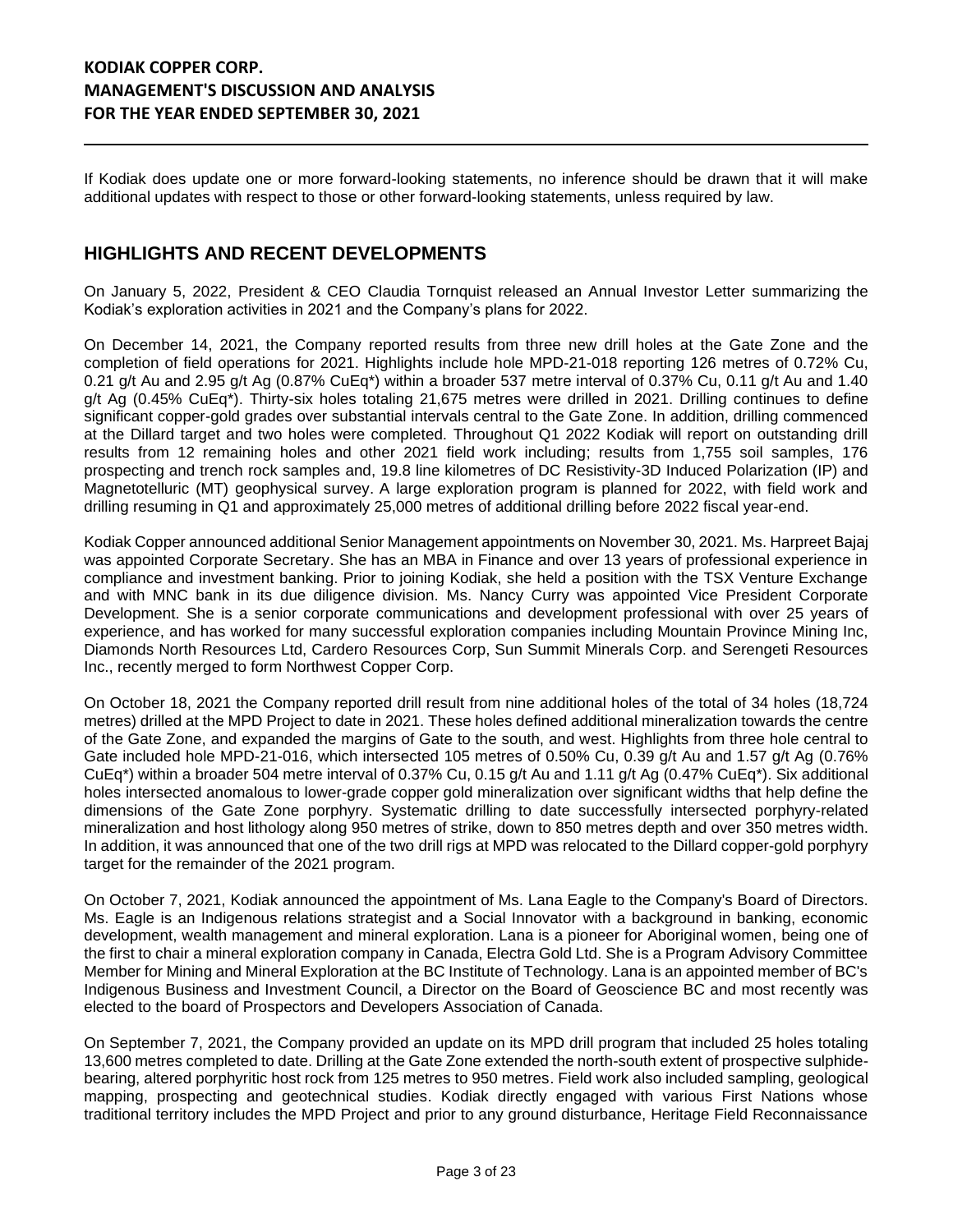Surveys were carried out by First Nation representatives. The Company implemented a multi-phased Environmental Work Plan that includes water quality, migratory/nesting bird, species at risk and incidental wildlife surveys.

On August 3, 2021, the Company reported the strengthening of its management team with appointment of Nancy Curry to the position of Corporate Development.

On July 20, 2021, the Company announced its shares had become DTC eligible.

On July 17, 2021, the Company reported an increase in strike length of the Gate Zone from 125 to 800 metres after intersecting 242 metres of 0.38% copper and 0.22g/t gold in a 575 metre step out hole. The Company had mobilized a second drill rig to its MPD project in June 2021.

On May 11, 2021, the Company provided an update on its fully funded 2021 MPD drill program. The program commenced on March 15 and is progressing well and on schedule. New drilling at the Gate Zone (six holes totalling 3,711 metres) intersected prospective, sulphide-bearing altered porphyritic host rock at least 125 metres south, and 75 metres north of last year's drilling. Drilling since March focused on testing the northern and southern extents of the Gate Zone from previously approved sites. In April, the Company received an amendment to its current multiyear area-based exploration permit that authorized new drill sites and expanded exploration activity across the MPD property to 2026.

On April 19, 2021, the Company announced it had entered into a purchase agreement to acquire a 100% interest in the Axe Copper-Gold Property from Orogen Royalties. Axe is contiguous with Kodiak's MPD project and is host to a porphyry complex comprising four drill-proven copper-gold porphyry centres, with additional potential for new targets like Kodiak's Gate Zone. The Axe acquisition expanded Kodiak's MPD project area to 14,716 hectares (147 square kilometres). It has similar geology as the MPD property and is situated within Nicola Volcanic Belt rocks also associated with the Highland Valley, Copper Mountain and New Afton Mines. The consideration for Axe consisted of:

- 950,000 in Kodiak shares upon closing of the transaction; (issued)
- A 2% net smelter returns royalty on the Axe property of which 0.5% may be purchased by Kodiak for C\$2,000,000 at any time;
- a cash payment equivalent to the value of 75,000 Orogen shares up to a maximum of C\$50,000 upon the completion of 5,000 metres of drilling on the Axe property;
- A cash payment equivalent to the value of 200,000 Orogen shares up to a maximum of C\$150,000 upon the announcement of a measured or indicated mineral resource estimate of at least 500,000,000 tonnes at a grade of at least 0.40% copper equivalent; and
- A cash payment equivalent to the value of 250,000 Orogen shares up to a maximum of C\$200,000 upon the completion of a feasibility study on the Axe Property.

On March 15, 2021 the Company reported that drilling had resumed on the MPD project with plans for up to 30,000 metres in several target areas, as well as further geophysical and geochemical surveying, prospecting and geotechnical studies. Drilling will initially focus on systematic step out holes along the one kilometre long copper-insoil anomaly and related magnetic response at the Gate Zone, where Kodiak has intersected broad intervals of high-grade mineralization. Other high-priority targets slated for drilling are Dillard and Dillard East which - like the Gate Zone - are characterized by regional magnetic lows, copper-in-soil anomalies, and encouraging mineralization in historic drilling.

On March 9, 2021, the Company announced that its common shares commenced trading on the OTCQB Marketplace under the symbol "KDKCF", and that it would continue to trade on the TSX Venture Exchange under the ticker symbol "KDK" and the Frankfurt Stock Exchange under the ticker symbol "5DD1".

, On February 16, 2021, the Company reported drill results from five further holes at its exploration program at the MPD copper-gold porphyry project. Drill hole MPD-20-007 returned 441 metres of 0.42% copper, 0.22 g/t gold and 1.49 g/t silver from 279 to 720 metres down hole and drill hole MPD-20-006 returned 449.2 metres of 0.34% Cu, 0.21 g/t Au and 1.48 g/t Ag from 183 to 633 metres down hole .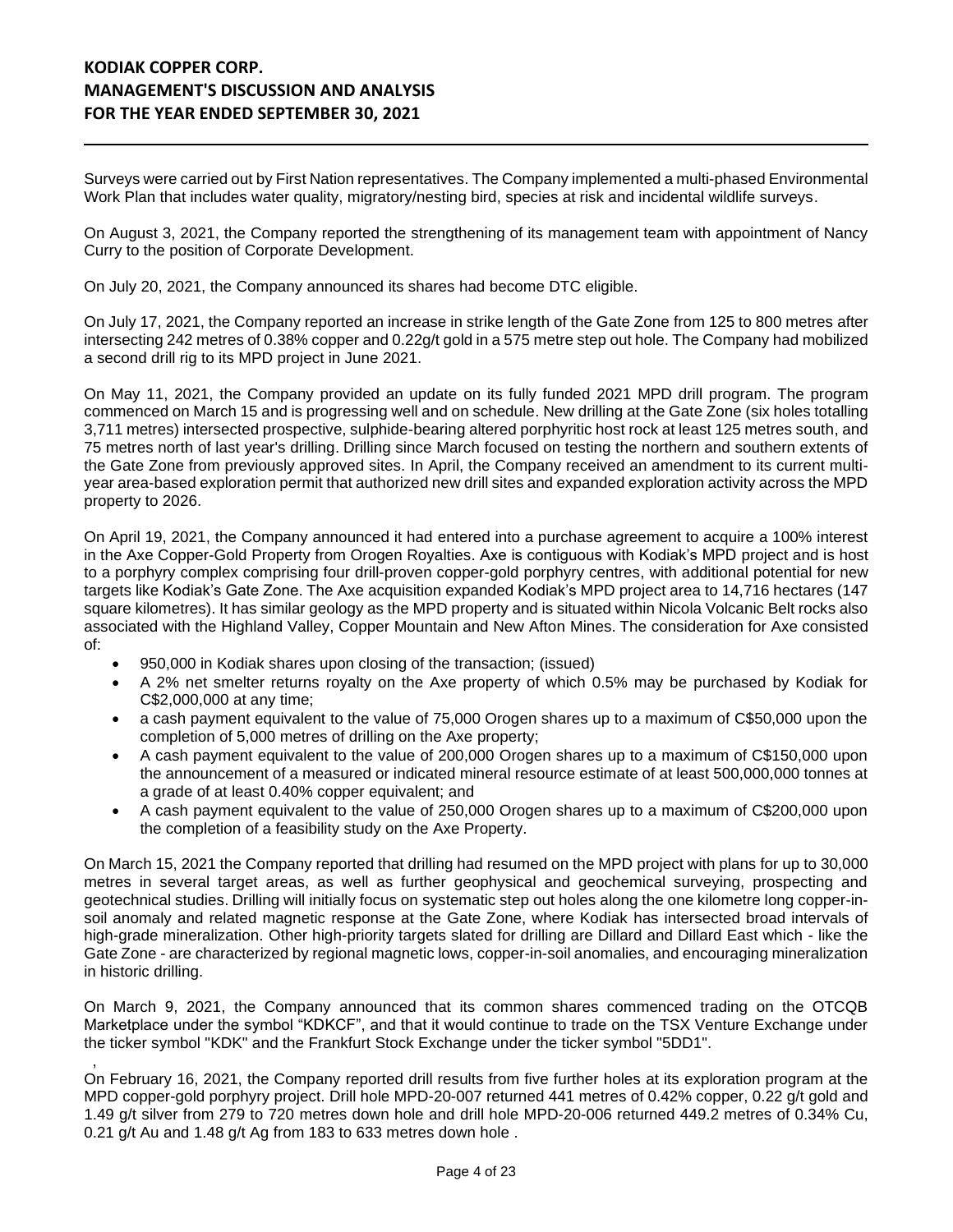On December 16, 2020 the Company provided an update for its ongoing exploration program at MPD a large, recently consolidated land package located near several operating mines in the southern Quesnel Trough and announced plans for 2021. A total of 6,698 metres of drilling in nine holes was completed at the Gate Zone in 2020. All holes intersected prospective sulphide-bearing, strongly altered porphyritic host rocks. Kodiak will continue exploring at MPD in 2021 with a significantly larger program. Plans include up to 30,000 metres of drilling in several target areas, as well as further geophysical and geochemical surveying, prospecting and geotechnical studies. The Company is fully funded for the 2021 work program at MPD, with a strong cash position and a tight capital structure.

On December 14, 2020 the Company announced the appointment of Mr. Kevin Tomlinson, HBSc., MSc., to the Company's Board of Directors and the retirement of director Gary Schellenberg after serving on Kodiak's Board since 2014. Mr. Tomlinson is a structural geologist and investment banker with over 35 years' experience in exploration, development and financing of mining projects globally in the North American, Australasian and European markets. For the past 20 years, Mr. Tomlinson has been a resources investment banker, M&A advisor and company director for some very successful junior exploration and development companies globally including Centamin, Orbis Gold and Medusa Mining. Kevin was Chairman of Cardinal Resources and led the company's C\$587 million sale to Shandong Gold. He is also CEO of C3 Metals and Chairman of Bellevue Gold.

On November 9, 2020 the Company reported further drill results from the Gate Zone from its ongoing fully funded exploration program at the 100% owned MPD copper-gold porphyry project. Drill hole MPD-20-005 returned 192 metres of 0.74% copper, 0.48 g/t gold and 2.75 g/t silver (1.21% CuEq\*) from 308 to 500 metres down hole. This included a 45 metre central high-grade interval of 1.18% copper, 1.01 g/t gold and 4.00 g/t silver (2.13% CuEq\*) from 401 to 446 metres down hole. The total mineralized interval in MPD-20-005 was 515.8 metres of 0.41% Copper, 0.22 g/t Gold and 1.50 g/t silver (0.63% CuEq\*) from 223.5 to 739.3 metres down hole.

On October 22, 2020 the Company reported complete results from hole MPD-20-002 and remaining results from MPD-20-004 drilled east of, and through the Gate Zone on two separate step-out "fans". This follows partial reporting of a central high-grade copper gold zone in MPD-20-004, disclosed along with hole MPD-20-001 on September 3, 2020 when a 282 metre section from MPD-20-004 was reported to have returned 0.70% copper, 0.49 g/t gold and 2.65 g/t silver (1.16% CuEq\*) from 263 to 545 metres downhole, including a high grade interval of 1.41% copper, 1.46 g/t gold and 5.56 g/t silver (2.75% CuEq\*) over 45.7 metres, from 380.0 to 425.7 metres. Additional assays from MPD-20-004 extended mineralization in the hole another 253.1 metres. The overall mineralized envelope in MPD-20-004 assays 0.49% copper, 0.29 g/t gold and 1.76 g/t silver (0.76% CuEq\*) over 535.1 metres width, between 201.9 and 737.0 metres downhole. Results from drilling the Gate Zone highlight a broad zone of copper-gold mineralization (pyrite + chalcopyrite +/- bornite) estimated to be at least 300 metres wide (east-west) and extending down to 800 metres vertical depth.

On October 7, 2020 the Company announced that it closed its non-brokered private placement previously announced September 14, 2020, for gross proceeds of \$12,677,479 (the "Placement"). In connection with the Placement, the Company issued 3,739,316 flow-through common shares of the Company placed through a charity flow-through arrangement consisting of 2,786,666 at a price of \$2.88 per share and 952,650 at a price of \$2.78. The Company also issued 1,027,443 common shares of the Company at a price of \$1.95 per share.

Teck Resources Limited ("Teck"), who participated in the financing, acquired approximately 9.9% of the issued and outstanding common shares of Kodiak at that time on a non-diluted basis. In connection with the Placement, Kodiak has agreed to grant Teck an equity participation right to maintain its pro-rata ownership in the Company.

Proceeds of the Placement are being used to fund the Company's exploration programs on its wholly owned, advanced-stage copper porphyry exploration projects in British Columbia and Arizona, and for general corporate purposes. In connection with the closing of the Placement the Company paid finders' fees of \$21,157 to eligible parties who introduced subscribers to the Placement.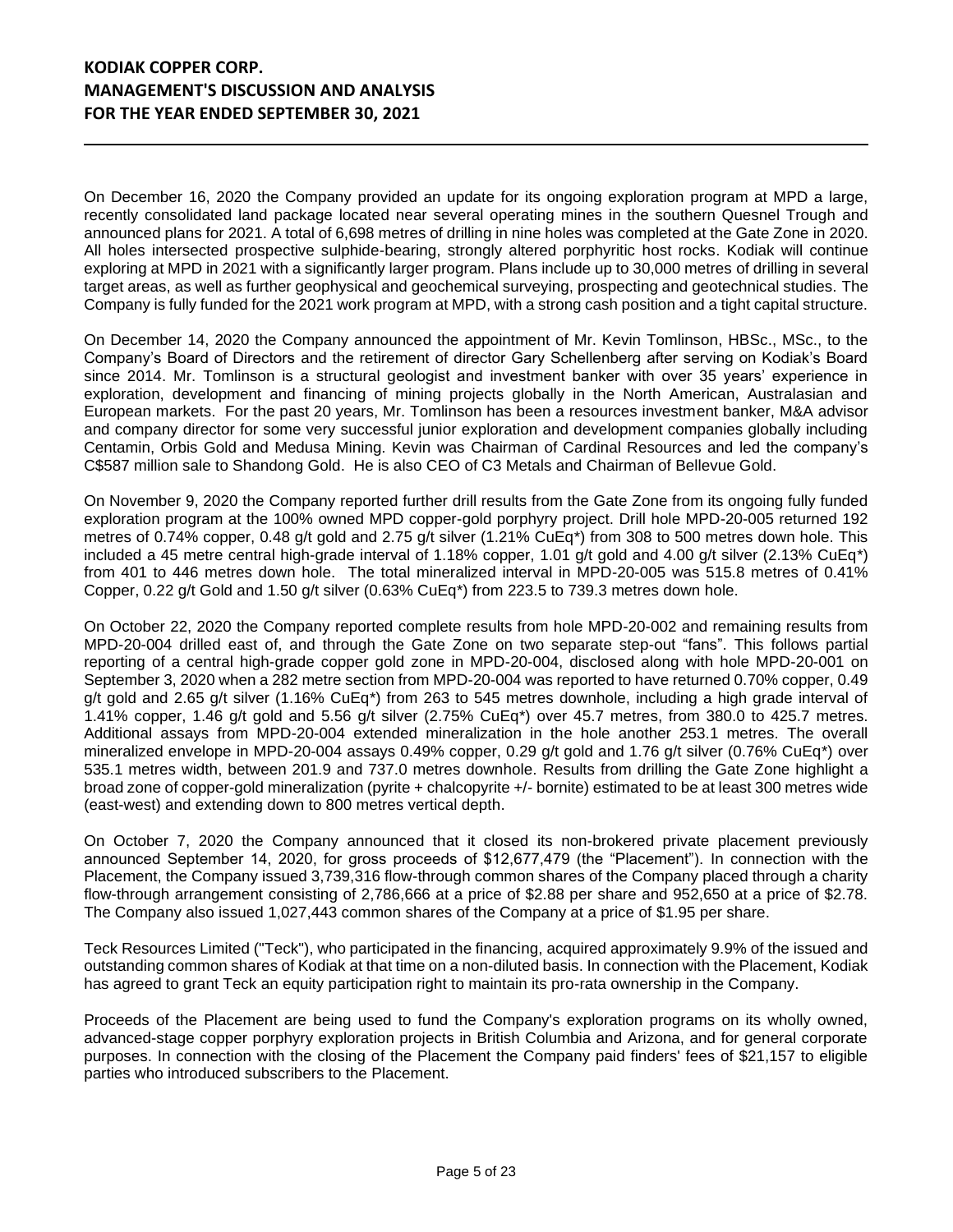### **OVERVIEW**

The Company was incorporated under the laws of the Province of British Columbia on January 12, 1987.

On April 1st, 2020 the Company changed its name from Dunnedin Ventures Inc. to Kodiak Copper Corp. Shares commenced trading on the TSX Venture Exchange under the ticker symbol ("KDK") on the basis of five (5) preconsolidation share to one (1) post consolidation share.

All share and per share amounts are shown on a post-consolidated basis retroactively throughout the MD&A.

The Company's common shares trade as a mining issuer on Tier 2 of the TSX-V under the trading symbol KDK.

### **MINERAL PROPERTIES**

#### **1. MPD PROPERTY, BRITISH COLUMBIA**

In November 2018, Kodiak announced the acquisition of 100% ownership of the MPD copper-gold porphyry project ("MPD") consisting of the consolidated Man, Prime and Dillard properties in south-central British Columbia. The consideration for MPD consisted of \$100,000 in cash (paid), 360,000 Kodiak shares issued upon closing of the transaction (issued) and an additional \$100,000 in cash payable on April 1, 2019 (paid). A 1.25% to 2% NSR is payable on three of a total 28 mineral claims. No royalties are payable on the remaining 25 claims. An additional four claims comprising 18.8 km² were staked by Kodiak in June 2020.

The MPD land package is in the Quesnel Trough, British Columbia's primary copper-producing belt that hosts among others: Teck Resource's world-class Highland Valley Mine, Copper Mountain's namesake mine, New Gold's New Afton Mine, and Centerra Gold's Mount Milligan Mine. The MPD project's Nicola Belt geology has many similar characteristics to the neighbouring alkalic porphyry systems at the Copper Mountain Mine to the south and the New Afton Mine to the north. MPD is accessible year-round by service roads and trails from the adjacent highway linking Princeton and Merritt.

In total, 129 drill holes (25,780 metres) were completed at MPD from 1966 to 2014. Previous operators include Rio Tinto plc and Newmont Mining Corp. Historic drilling confirmed copper and gold mineralization across a large, 10 km<sup>2</sup> area. Drill results often showed favourable gold to copper values, consistent with multiple porphyry centres. Copper and gold mineralization extends from surface, with historic drill holes rarely testing below 200 metres vertical depth.

Many historically drilled copper intervals at MPD have similar grades to those reported at adjacent copper mines. Highlights of historical drill results (1966 to 2014) include:

- 63.6 metres of 0.45% copper and 30 metres 0.92 g/t gold
- 194 metres of 0.29% copper and 0.27 g/t gold
- 120 metres of 0.21% copper and 0.92 g/t gold
- 403 metres of 0.14% copper and 0.07 g/t gold
- High gold grades include 3.0 metres of 7.0 g/t gold with 0.91% copper and 12 metres of 3.6 g/t gold

In August 2019 the Company announced sampling and prospecting results from the 2019 MPD exploration program. Highlights include:

- Trenching results from the Man area of 0.89% copper and 0.04 g/t gold over 46.0 metres, including 1.83% copper and 0.08 g/t gold over 12.0 metres, 0.60% copper and 0.14 g/t gold over 23.0 metres and 0.57% copper and 3.26 g/t gold over 7.0 metres
- High copper and gold values at Dillard, including 0.80% copper with 0.32 g/t gold, and 0.76% copper with 0.24 g/t gold in grab samples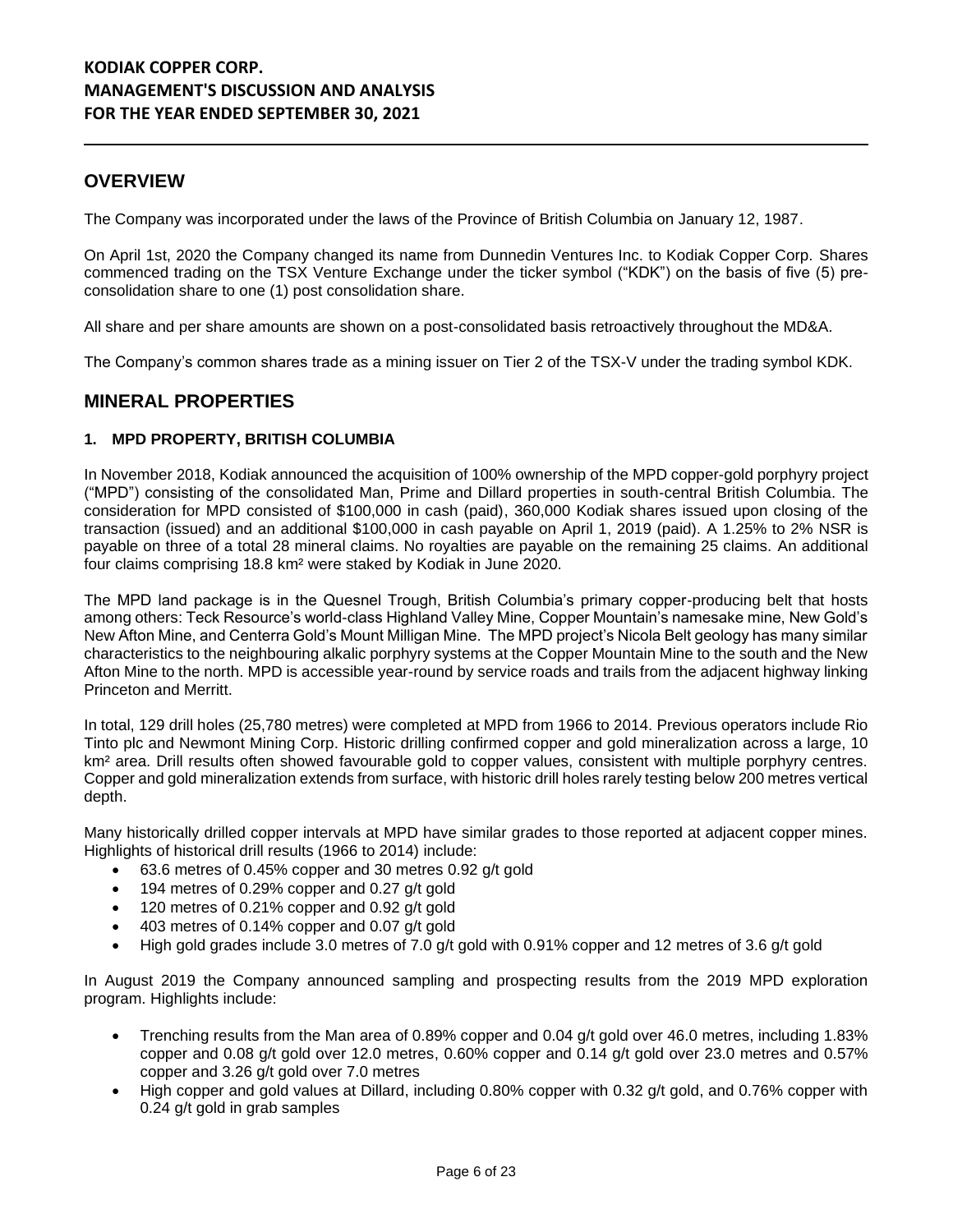- Copper-gold and gold-silver mineralization at Prime, including 0.49% copper with 0.26 g/t gold over 2 metres and; 1.03 g/t gold with 9.40 g/t silver in grab samples
- Mineralization is consistent with historical reports and confirm a significant copper-gold porphyry system is present on the property
- Mineralized porphyritic syenite-monzodiorite has a copper oxide overprint at surface, and contains copper sulfides (chalcopyrite, bornite) and pyrite confirmed by historic drilling

In October 2019 Kodiak received a multi-year, area-based exploration permit with the British Columbia Ministry of Energy, Mines and Petroleum Resources valid until late 2021, and commenced its first drill program at MPD.

In January 2020, the Company reported results from the drill program. 2019 drilling had consisted of a total of 1,766 meters within three holes: two holes at the Prime area and one hole at the Man area. Hole MPD-19-001 at the Man Zone intersected porphyry-style mineralization comprised of pyrite and minor chalcopyrite (+/- bornite) Holes MPD-19-002 and MPD-19-003 were drilled to depths of 646.7 metres and 816.0 metres respectively at the Prime Zone. Both holes intersected significant copper (plus gold and silver) values over substantial widths and 395 metres apart. Mineralisation occurs in altered porphyritic andesite, diorite and/or monzonite, containing pyrite and chalcopyrite (with associated bornite below 500 metres). Higher temperature porphyry signatures including bornite and potassic feldspar alteration are generally stronger at depth suggesting an upright and intact porphyry system with copper-gold mineralization potential increasing at depth.

Hole MPD-19-003 discovered the highest grade porphyry copper-gold mineralization reported in drill core at the MPD property to-date at what is now referred to as the "Gate Zone". Higher grade intervals include 74.9 metres of 0.54% CuEq\*\* (0.43% Cu and 0.11 g/t Au) from 297.0 metres to 371.9 metres and 102.0 metres of 0.68% CuEq\*\* (0.53% Cu and 0.16 g/t Au) from 404.9 metres to 507.0 metres within 340.7 metres of 0.42% CuEq\*\* (0.33% Cu and 0.09 g/t Au) from 219.0 metres to 559.7 metres. The entire drill hole length from the bedrock surface intersected 763.6 metres of 0.28% CuEq\*\* (0.21% copper and 0.07 g/t gold) from 52.3 metres to 816.0 metres. The new Gate Zone discovery underlies a large copper-in-soil anomaly with over one kilometre of strike.

In April 2020 the company contracted a ZTEM<sup>TM</sup> airborne geophysical survey to be flown in preparation for the Phase ll drill program at the MPD copper-gold porphyry project.

In July 2020 the Company commenced its 4,000 metre 2020 Phase II diamond drilling program at MPD to drill targets that were prioritized by the ZTEM™ airborne geophysical survey. The Phase II drill program was designed to expand the mineralization at the newly discovered Gate Zone using step-out drilling to target higher-grade mineralization along strike and at various depths. The Company also planned to drill test similar copper-gold mineralization reported in historic holes in the Dillard Area located 2 kilometres to the southeast.

In addition to porphyry copper-gold targets at MPD, the ZTEMTM survey provided Kodiak with deep resistivity and magnetic data over historic gold geochemical trends in the Dillard East area. The eastern claims were previously explored by Placer Dome Inc. in the early 1990's and Fjordland Exploration Inc between 2011 and 2015. Several years of work confirmed a similar geological setting to the adjacent Elk Gold Mine (late intrusions and quartz vein hosted gold), indicating that Dillard East has comparable potential to host a high-grade gold vein deposit. As part of the 2020 summer program at MPD, Kodiak revisited the historic gold trends at Dillard East.

In September 2020 the Company announced the discovery of a significant high-grade copper-gold extension of the Gate Zone by drilling beneath till cover in an area where an approximately 1 kilometre long (north-south) by 300 metre wide (east-west) copper-in-soil target is present. The program had completed five holes, with a sixth hole underway at that time resulting in 3,870 metres drilled at the time, and was being extended. All holes intersected significant mineralization over substantial widths. Mineralization occurred as chalcopyrite + pyrite in strongly altered porphyritic diorite (and volcanic equivalents), siliceous breccia and quartz veining. Intermittent bornite generally occurs below 500 metres depth.

Drilling had focused on determining the extent of copper-gold mineralization around discovery hole MPD-19-003 by drilling fans of angled holes through the zone from two setups. Holes MPD-20-001 to 003 were collared from the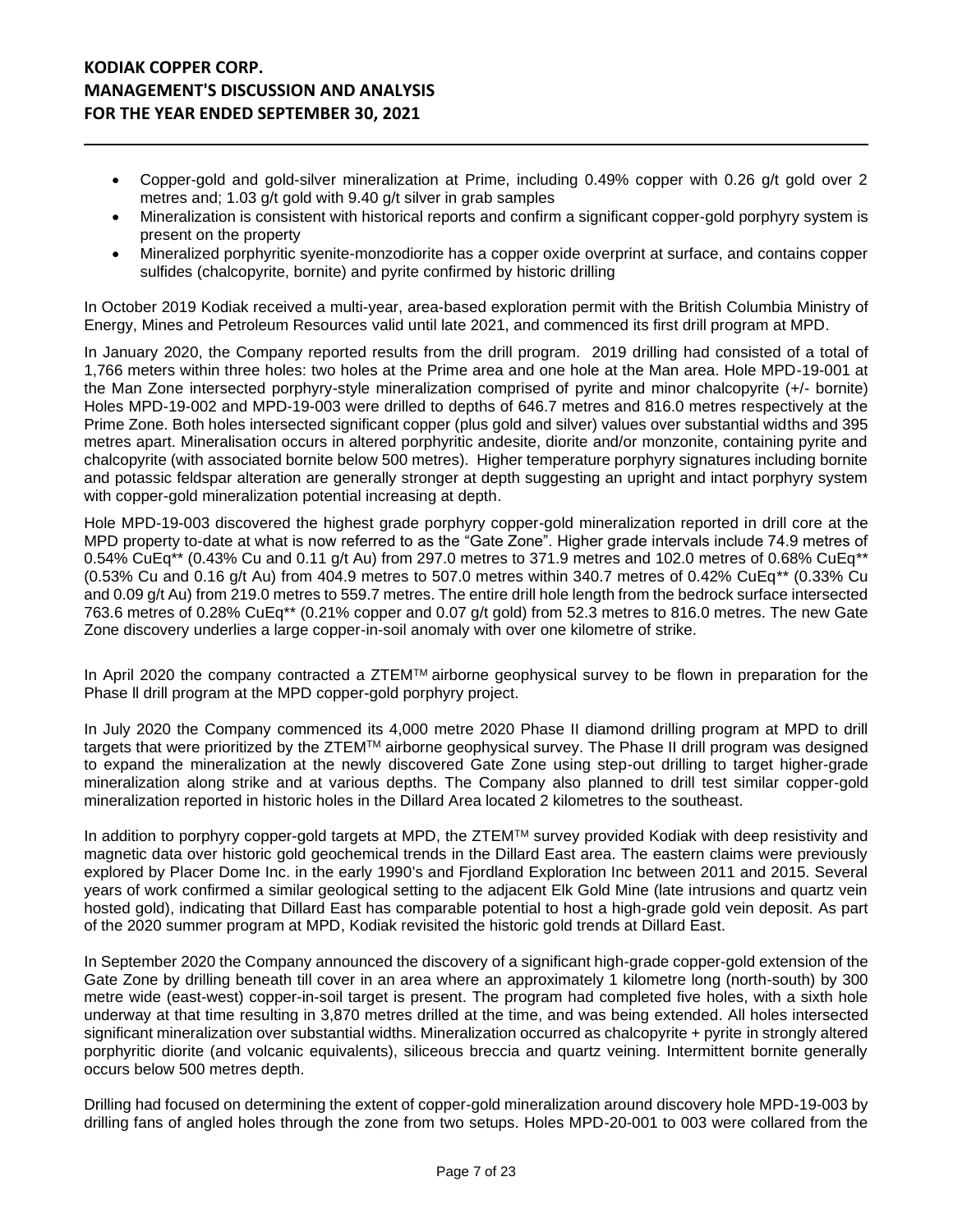first setup located 190 metres east of the 2019 discovery hole and drilled westward. In order to understand the orientation and continuity of copper at Gate, holes MPD-20-004 to 006 were collared from a second and separate setup located 75 metres south and drilled similarly to the west.

A central high-grade section of strongly mineralized and altered drill core from drill hole MPD-20-004 (drilled to 785 metres and partially reported) returned 0.70% copper, 0.49 g/t gold and 2.64 g/t silver (1.16% CuEq\*) over 282 metres from 263 to 545 metres. The approximately 1:1 ratio of g/t gold to % copper in MPD-20-004 is indicative of higher temperature porphyry mineralization proximal to a porphyry centre. Drill hole MPD-20-001 intersected a central zone of 0.39% copper, 0.12 g/t gold and 1.71 g/t silver (0.52% CuEq\*) over 78.5 metres within a broader zone of 0.34% copper, 0.10 g/t gold and 1.35 g/t silver (0.45% CuEq\*) over 142.6 metres.

The Company also reported the closing of a \$12.7 million private placement and a strategic investment by Teck Resources Limited ("Teck") for a 9.9% interest in the Company.

In October 2020 Kodiak released results for hole MPD-20-002 and the remaining upper and lower sections of hole MPD-20-004 partially reported in September. The results continued to show a broad zone of copper-gold mineralization (pyrite + chalcopyrite +/- bornite) estimated to be at least 300 metres wide (east-west) and extending down to 800 metres vertical depth, which remained open to extension.

The additional assays from MPD-20-004 extended mineralization in this hole another 253 metres, with the overall mineralized envelope in MPD-20-004 assaying 0.49% copper, 0.29 g/t gold and 1.76 g/t silver (0.76% CuEq\*) over 535.1 metres width, between 201.9 and 737.0 metres downhole. The total mineralized envelope in MPD-20-002 assayed 0.21% copper, 0.06 g/t gold and 0.84 g/t silver (0.27% CuEq\*) over 642 metres, from 173.0 to 815.0 metres. This included separate intervals of 32.8 metres of 0.46% copper, 0.12 g/t gold and 1.5 g/t silver (0.59% CuEq\*) between 416.2 and 449 metres, and 58.8 metres of 0.43% copper, 0.08 g/t gold and 1.16 g/t silver (0.51% CuEq\*) from 627.2 to 686 metres.

In November 2020 the Company reported drill results from hole MPD-20-005 with results very similar to MPD-20- 004. Hole MPD-20-005 returned 192 metres of 0.74% copper, 0.48 g/t gold and 2.75 g/t silver (1.21% CuEq\*) from 308 to 500 metres down hole. This included a 45 metre central high-grade interval of 1.18% copper, 1.01 g/t gold and 4.00 g/t silver (2.13% CuEq\*) from 401 to 446 metres down hole. The total mineralized interval in MPD-20-005 was 515.8 m of 0.41% Copper, 0.22 g/t Gold and 1.50 g/t silver (0.63% CuEq<sup>\*</sup>) from 223.5 to 739.3 metres down hole.

In December 2020 Kodiak provided an update on the 2020 MPD program and exploration plans for 2021. The Company was fully funded for a significantly larger 2021 MPD work program, with a cash position of over \$14 million at that time. The 2020 drill campaign was successfully completed with a total of 6,698 metres drilled in nine holes at the Gate Zone. Drill holes MPD-20-001, 002, 003 were drilled from the first drill set up; holes MPD-20-004 to 007 and 009 were situated at a second pad 75 metres south of the first (MPD-20-008 was lost in overburden) and hole MPD-20-010 from a third location 290 metres west of the second set up.

The new high-grade zone discovered at Gate in 2020 is part of a wider, significantly enriched copper-gold envelope which has been drilled over substantial widths and to a depth of over 800 metres. Results from Kodiak's programs and its predecessors show all the hallmarks of a large, well-developed, multi-centered alkalic porphyry system at MPD, with copper and gold mineralization drilled over ten square kilometres.

Exploration plans for 2021 included up to 30,000 metres of drilling, starting with one drill early in the new year and adding more rigs as needed. The one kilometre long copper-in-soil anomaly at Gate is central to a larger regional magnetic low having three kilometres of strike and extending south to the Man Zone. Drilling in 2020 tested only 125 metres of this geochemical-magnetic trend, and therefore work in 2021 will focus on sites along the rest of this trend using systematic step-out drilling.

The Dillard and Dillard East Zones are characterised by large regional magnetic lows, copper-in-soil anomalies, and some encouraging historic drilling. In addition to drilling at Gate, Kodiak will begin testing these analogous high-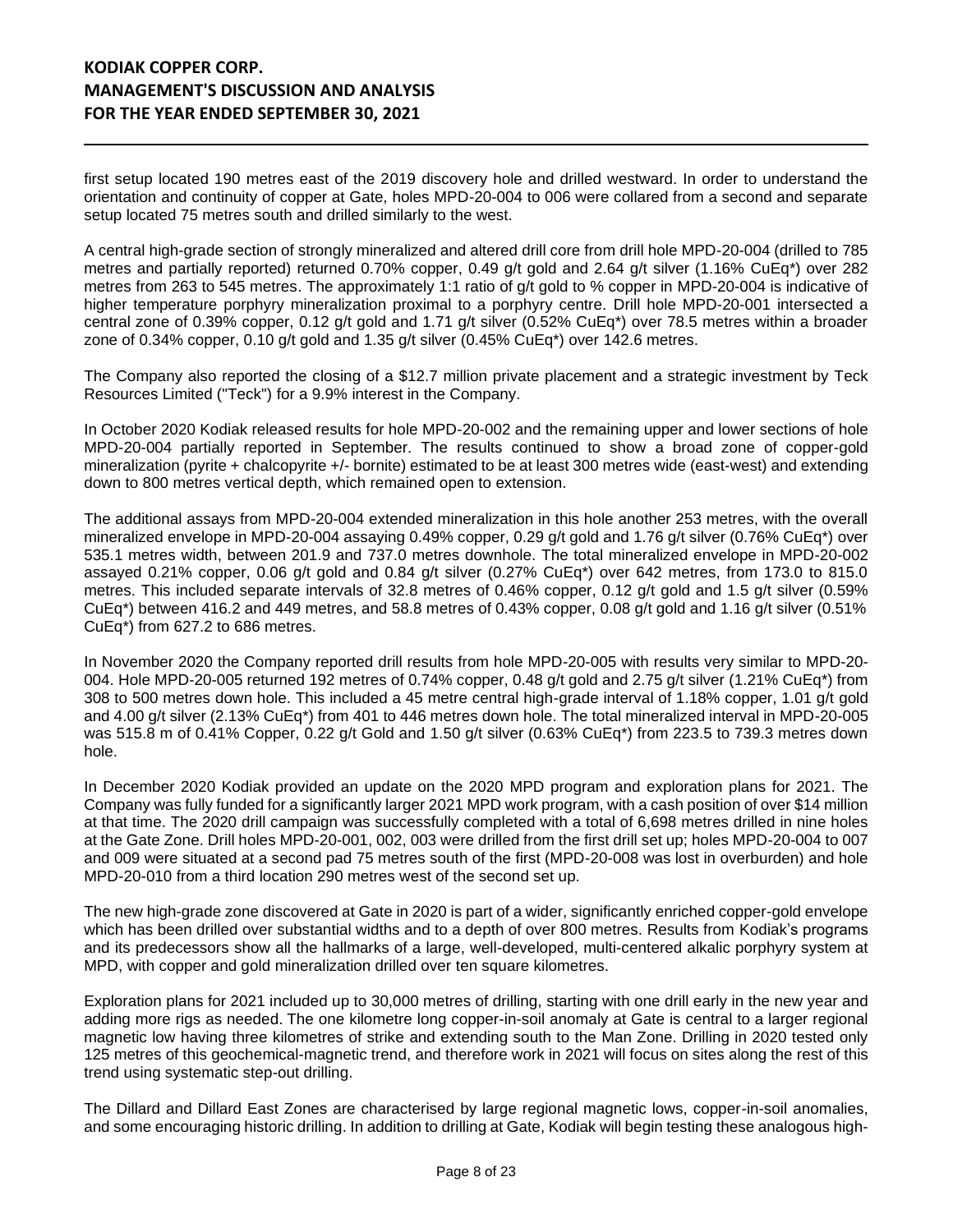priority target areas in 2021. Work in the current year will also expand ground geophysical and geochemical coverage across the property. Plans for 2021 include the establishment of a field office-technical facility in Merritt to support year-round operations. The field office was established in Q1, 2021.

On February 16, 2021, the Company reported drill results from five further holes at its ongoing fully funded exploration program at the 100% owned MPD copper-gold porphyry project. Drill hole MPD-20-007 returned 213m of 0.65% copper, 0.37 g/t gold and 2.23 g/t silver (1.00% CuEq\*) from 435 to 648m down hole.

On March 15, 2021 Kodiak resumed exploration drilling on the MPD property. The 2021 program initially focused on the Gate Zone, where Kodiak intersected broad intervals of high-grade mineralization in 2020, and which is open in multiple directions.

In April 2021, the Company announced it had acquired a 100% interest in the Axe copper-gold property ("Axe") from Orogen Royalties. Axe is contiguous with the MPD property on the south and has a porphyry complex comprised of four historic drill-proven copper-gold porphyry centres, plus additional untested targets similar to Kodiak's Gate Zone. The 4,980-hectare Axe property is located 20 kilometers north of the town of Princeton and expands Kodiak's land holdings to 14,716 hectares (147 square kilometres) to become a large-scale exploration opportunity with multiple proven copper-gold occurrences.

The Axe property has similar geology to MPD and is situated within the same Nicola Volcanic Belt rocks as the Highland Valley, Copper Mountain and New Afton Mines. Four known zones of porphyry copper-gold mineralization (West, Adit, Mid, and South) occur within an extensive copper-gold porphyry system having a 17 square kilometre hydrothermal footprint. Historic drilling dates back to the 1960's and totals 24,577 metres in 264 holes. The vast majority of historic drilling is shallow percussion/reverse circulation holes with only 12 diamond drill holes exceeding 300 metres depth. Historic drill results from the "West, Adit and South Zones" include:

- 288 metres of 0.27% copper and 0.15 g/t gold
- $\bullet$  124 metres of 0.38% copper and 0.22 g/t gold including 10.5 metres of 1.55% copper and 0.94 g/t gold
- 45 metres of 0.53% copper and 0.15 g/t gold
- $\bullet$  39.8 metres of 0.23% copper and 1.19 g/t gold
- 111 metres of 0.56% copper
- 203.9 metres of 0.23% copper

The "1516 Zone" represents a unique underexplored, near-term drill target for Kodiak, having similar structural, geochemical, and geophysical properties to the Gate Zone. Like Gate, the 1516 Zone is a copper-gold-molybdenum in soil anomaly (2200 metre by 400 metre) with coincident geophysical responses. The 1516 zone is situated on a magnetic low/break in the regional magnetic trend, interpreted as complex faults or splays off the regional Summers Creek Fault.

Quality historic exploration datasets will help future exploration planning for the Axe property. The project also has existing authorization for drilling under a multi-year, area-based exploration permit. As part of the 2021 MPD program, Kodiak will visit the Axe property and review historic core, with a goal toward generating and permitting near-term "Gate Zone-style" drill targets at Axe.

In May 2021, Kodiak provided an update on its drill program. Six holes totalling 3,711 metres using one drill have been completed. Since the Company acquired the project in 2019, a total 17 holes have been drilled. New drilling at Gate intersected prospective, sulphide-bearing altered porphyritic host rock at least 125 metres south, and 75 metres north of last year's drilling. Step-out holes will continue to systematically evaluate the one kilometre long copper-in-soil anomaly at Gate, which also lies central to a regional magnetic low spanning three kilometres.

Drilling at MPD since March focused on the northern and southern extents of the Gate Zone by drilling from previously approved sites. In mid-April, the Company received an amendment to its current multi-year area-based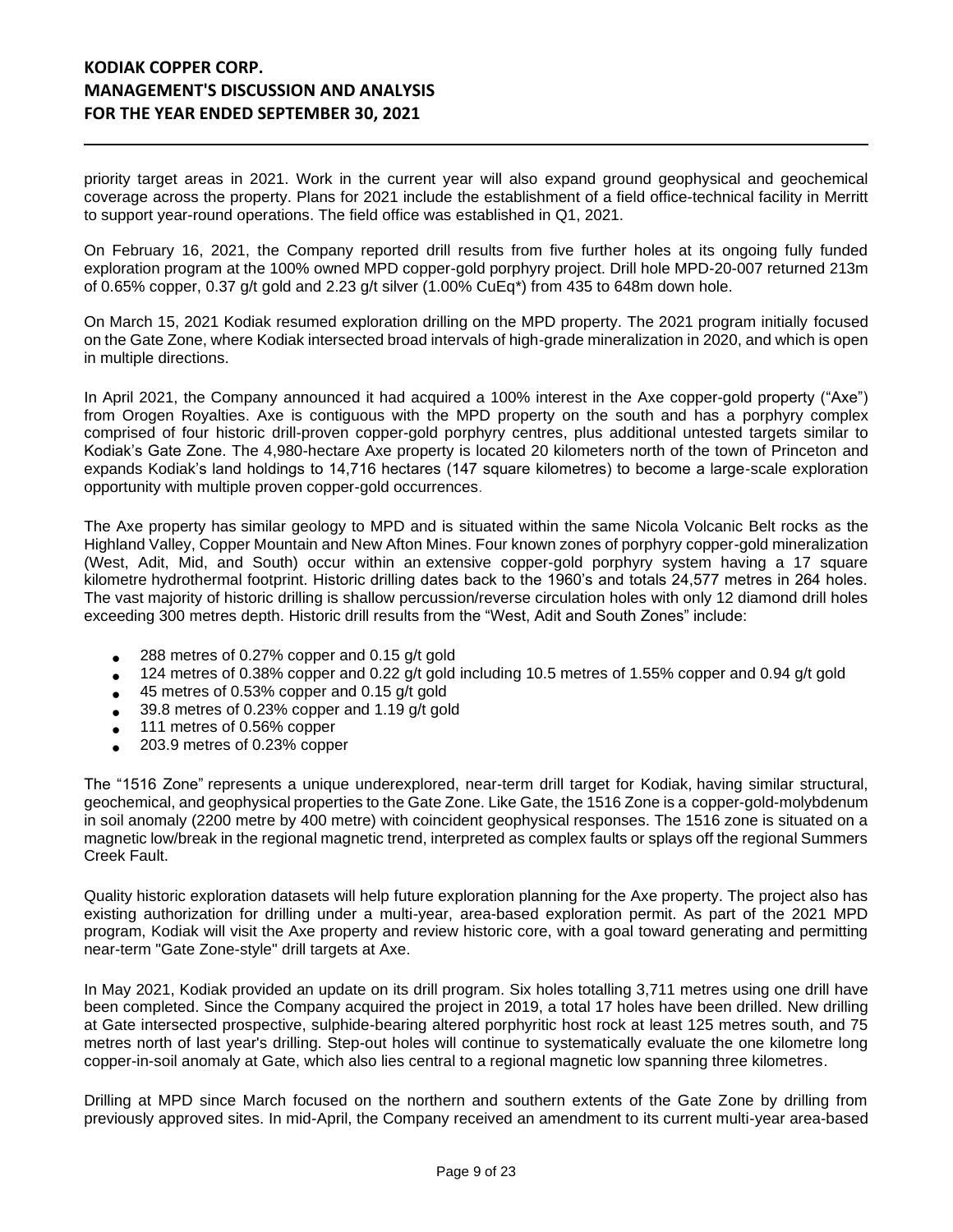exploration permit that expanded the current work area and authorized new drill sites across the MPD property to 2026.

On June 17, 2021 the Company announced the mobilization of a second drill rig on the MPD project.

On July 17, 2021, the Company reported a 6-fold increase in strike length of the Gate Zone from 125 metres to 800 meters after intersecting 242 metres of 0.38% copper and 0.22g/t gold in a 575 metre step out hole. The hole intersected the first high-grade bornite-dominated copper-gold-silver mineralization observed on the property, accompanied by strong, illite-kaolinite overprinting of potassic alteration.

On August 17, 2021, Kodiak Copper temporarily paused its drill program at MPD due to wildfire risk and announced the restart of the program on August 25, 2021.

On September 7, 2021, the Company provided an update on its drill program. 25 holes totaling 13,600 metres have been completed at the Gate Zone and have extended the north-south extent of prospective sulphide-bearing, altered porphyritic host rock from 125 metres to 950 metres. Field work also included sampling, geological mapping, prospecting and geotechnical studies. Kodiak directly engaged with various First Nations whose traditional territory includes the MPD Project and prior to any ground disturbance, Heritage Field Reconnaissance Surveys were carried out by First Nation representatives. The Company implemented a multi-phased Environmental Work Plan that includes water quality, migratory/nesting bird, species at risk and incidental wildlife surveys.

On October 18, 2021 the Company reported drill result from nine additional holes of the 34 holes (18,724 metres) drilled at the MPD Project to date in 2021. These holes defined additional mineralization towards the centre of the Gate Zone, and expanded the margins of Gate to the south, and west. Highlights from three hole central to Gate included hole MPD-21-016, which intersected 105 metres of 0.50% Cu, 0.39 g/t Au and 1.57 g/t Ag (0.76% CuEq\*) within a broader 504 metre interval of 0.37% Cu, 0.15 g/t Au and 1.11 g/t Ag (0.47% CuEq\*). Six additional holes intersected anomalous to lower-grade copper gold mineralization over significant widths that help define the dimensions of the Gate Zone porphyry. Systematic drilling to date successfully intersected porphyry-related mineralization and host lithology along 950 metres of strike, down to 850 metres depth and over 350 metres width. In addition, it was announced that one of the two drill rigs at MPD was relocated to the Dillard copper-gold porphyry target for the remainder of the 2021 program.

On November 17, 2021, Kodiak Copper announced that field work and drilling had been suspended at its MPD copper gold porphyry project following an evacuation order for the town of Merritt due to flooding.

On December 14, 2021, the Company reported results from three new drill holes at the Gate Zone and the completion of field operations for 2021. Highlights include hole MPD-21-018 reporting 126 metres of 0.72% Cu, 0.21 g/t Au and 2.95 g/t Ag (0.87% CuEq\*) within a broader 537 metre interval of 0.37% Cu, 0.11 g/t Au and 1.40 g/t Ag (0.45% CuEq\*). Thirty-six holes totaling 21,675 metres were drilled in 2021. Drilling continues to define significant copper-gold grades over substantial intervals central to the Gate Zone. In addition, drilling commenced at the Dillard target and two holes were completed. Throughout Q1 2022 Kodiak will report on outstanding drill results from 12 remaining holes and other 2021 field work including; results from 1,755 soil samples, 176 prospecting and trench rock samples and, 19.8 line kilometres of DC Resistivity-3D Induced Polarization (IP) and Magnetotelluric (MT) geophysical survey. A large exploration program is planned for 2022, with field work and drilling resuming in Q1 and approximately 25,000 metres of additional drilling before 2022 year-end.

| Hole ID         | From (m) | To(m)  | Width (m) | % Cu | Au $g/t$ | Ag $g/t$ | % CuEq* |
|-----------------|----------|--------|-----------|------|----------|----------|---------|
| <b>Man Area</b> |          |        |           |      |          |          |         |
| MPD-19-001      | 153.83   | 303.00 | 149.17    | 0.04 | 0.07     | 0.31     | 0.11    |
| Includes        | 153.83   | 225.00 | 71.17     | 0.07 | 0.08     | 0.38     | 0.14    |

2019, 2020, and 2021 consolidated drill results are displayed in the table below: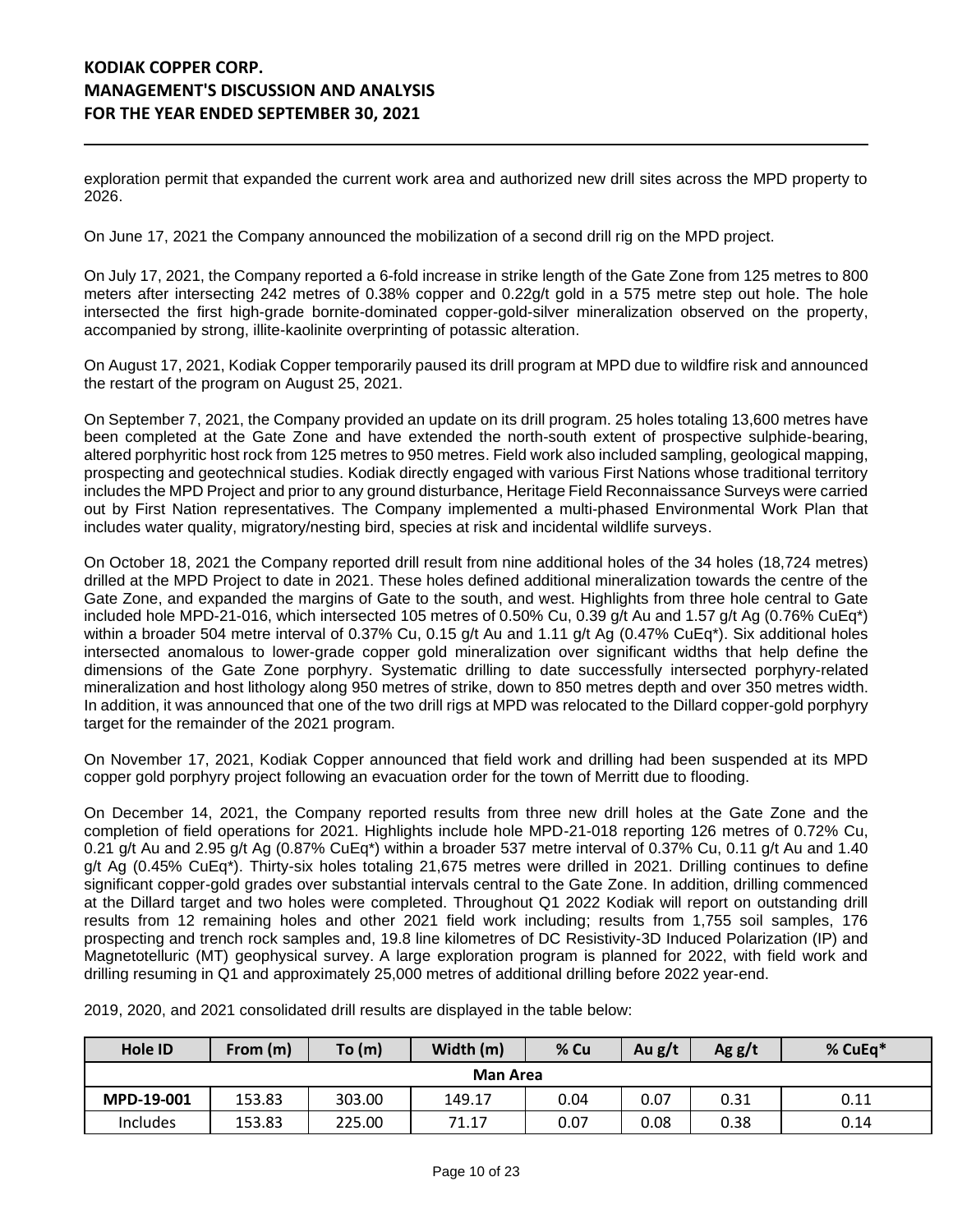|                           | <b>Prime Area</b> |          |           |              |        |          |         |
|---------------------------|-------------------|----------|-----------|--------------|--------|----------|---------|
| MPD-19-002                | 246.00            | 549.00   | 303.00    | 0.13         | 0.09   | 0.81     | 0.22    |
| Includes                  | 246.00            | 330.00   | 84.00     | 0.11         | 0.19   | 1.09     | 0.27    |
| and Includes              | 378.00            | 531.00   | 153.00    | 0.17         | 0.06   | 0.67     | 0.23    |
| MPD-19-003<br>(Gate Zone) | 52.35             | 816.00   | 763.65    | 0.21         | 0.07   | 0.77     | 0.28    |
| Includes                  | 219.00            | 559.74   | 340.74    | 0.33         | 0.09   | 1.14     | 0.42    |
| Includes                  | 297.00            | 507.00   | 210.00    | 0.41         | 0.12   | 0.81     | 0.52    |
| Includes                  | 297.00            | 371.91   | 74.91     | 0.43         | 0.11   | 1.55     | 0.54    |
| and Includes              | 404.93            | 507.00   | 102.07    | 0.53         | 0.16   | 1.71     | 0.68    |
| Hole ID                   | From (m)          | To (m)   | Width (m) | % Cu         | Au g/t | Ag $g/t$ | %CuEq** |
| MPD-20-001                | 152.0             | 778.8    | 626.8     | 0.19         | 0.06   | 0.76     | 0.25    |
| Includes                  | 340.5             | 616.3    | 275.8     | 0.28         | 0.08   | $1.12\,$ | 0.36    |
| Includes                  | 340.5             | 483.1    | 142.6     | 0.34         | 0.10   | 1.35     | 0.45    |
| and Includes              | 404.7             | 483.1    | 78.5      | 0.39         | 0.12   | 1.71     | 0.52    |
|                           |                   |          |           |              |        |          |         |
| Hole ID                   | From (m)          | To $(m)$ | Width (m) | % Cu         | Au g/t | Ag $g/t$ | %CuEq** |
| MPD-20-002                | 173               | 815      | 642       | 0.21         | 0.06   | 0.84     | 0.27    |
| Includes                  | 332               | 695      | 363       | 0.26         | 0.06   | 0.98     | 0.32    |
| Includes                  | 346               | 452      | 106       | 0.32         | 0.09   | 1.3      | 0.42    |
| Includes                  | 416.2             | 449      | 32.8      | 0.46         | 0.12   | 1.5      | 0.59    |
| and includes              | 627.2             | 686      | 58.8      | 0.43         | 0.08   | 1.16     | 0.51    |
|                           |                   |          |           |              |        |          |         |
| Hole ID                   | From (m)          | To (m)   | Width (m) | % Cu         | Au g/t | Ag $g/t$ | %CuEq** |
| MPD-20-003                | 158.0             | 663.1    | 505.1     | 0.15         | 0.04   | 0.69     | 0.20    |
| Includes                  | 188.0             | 363.0    | 175.0     | 0.20         | 0.05   | 0.59     | 0.25    |
| Includes                  | 308.0             | 347.0    | 39.0      | 0.29         | 0.06   | 0.67     | 0.35    |
| and includes              | 399.5             | 608.0    | 208.5     | 0.17         | 0.04   | 0.95     | 0.22    |
|                           |                   |          |           |              |        |          |         |
| <b>Hole ID</b>            | From (m)          | To $(m)$ | Width (m) | % Cu         | Au g/t | Agg/t    | %CuEq** |
| MPD-20-004                | 201.9             | 737      | 535.1     | 0.49         | 0.29   | 1.76     | 0.76    |
| Includes                  | 201.9             | 263      | 61.1      | 0.22         | 0.06   | 0.71     | 0.29    |
| Includes                  | 263               | 545      | 282       | 0.7          | 0.49   | 2.65     | 1.16    |
| Includes                  | 305               | 530      | 225       | 0.8          | 0.58   | 2.92     | 1.34    |
| Includes                  | 329               | 482      | 153       | 0.88         | 0.74   | 3.37     | 1.57    |
| Includes                  | 329               | 425.7    | 96.7      | $\mathbf{1}$ | 0.86   | 4.19     | 1.8     |
| Includes                  | 380               | 425.7    | 45.7      | 1.41         | 1.46   | 5.56     | 2.75    |
| and Includes              | 545               | 737      | 192       | 0.27         | 0.06   | 0.8      | 0.33    |
| Hole ID                   | From (m)          | To(m)    | Width (m) | % Cu         | Au g/t | Ag $g/t$ | %CuEq** |
| MPD-20-005                | 223.5             | 739.3    | 515.8     | 0.41         | 0.22   | 1.50     | 0.63    |
| Includes                  | 308.0             | 500.0    | 192.0     | 0.74         | 0.48   | 2.75     | 1.21    |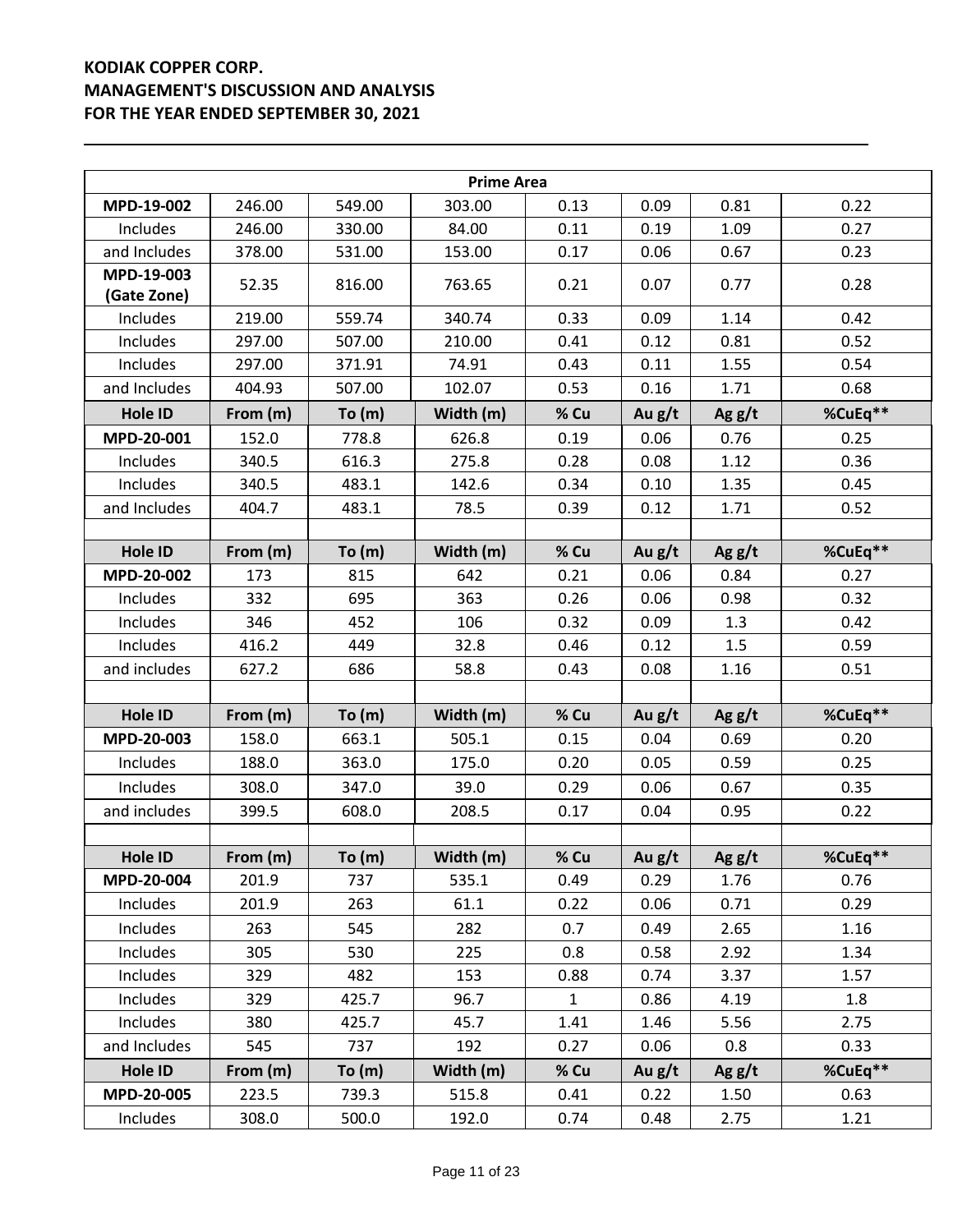| Includes       | 332.0    | 482.0                         | 150.0                                           | 0.84 | 0.57     | 3.06     | 1.38     |
|----------------|----------|-------------------------------|-------------------------------------------------|------|----------|----------|----------|
| Includes       | 350.0    | 458.0                         | 108.0                                           | 0.94 | 0.68     | 3.28     | 1.59     |
| and Includes   | 401.0    | 446.0                         | 45.0                                            | 1.18 | 1.01     | 4.00     | 2.13     |
|                |          |                               |                                                 |      |          |          |          |
| Hole ID        | From (m) | To(m)                         | Width (m)                                       | % Cu | Au $g/t$ | Ag $g/t$ | %CuEq**  |
| MPD-20-006     | 183.8    | 633.0                         | 449.2                                           | 0.34 | 0.21     | 1.48     | 0.55     |
| Includes       | 195.0    | 555.0                         | 360.0                                           | 0.40 | 0.25     | 1.72     | 0.65     |
| Includes       | 261.0    | 432.0                         | 171.0                                           | 0.62 | 0.43     | 2.55     | 1.03     |
| Includes       | 337.1    | 414.0                         | 76.9                                            | 0.93 | 0.72     | 4.12     | 1.62     |
| and Includes   | 376.0    | 414.0                         | 38.0                                            | 1.18 | 1.08     | 5.54     | 2.21     |
|                |          |                               |                                                 |      |          |          |          |
| Hole ID        | From (m) | To (m)                        | Width (m)                                       | % Cu | Au g/t   | Ag $g/t$ | %CuEq**  |
| MPD-20-007     | 279.0    | 720.0                         | 441.0                                           | 0.42 | 0.22     | 1.49     | 0.63     |
| Includes       | 435.0    | 648.0                         | 213.0                                           | 0.65 | 0.37     | 2.23     | 1.00     |
| and Includes   | 447.0    | 543.4                         | 96.4                                            | 0.75 | 0.42     | 2.52     | 1.16     |
|                |          |                               |                                                 |      |          |          |          |
| MPD-20-008     |          | Drill Hole Lost in Overburden |                                                 |      |          |          |          |
| MPD-20-009     |          |                               | Drill Hole Lost at Depth, No Significant Assays |      |          |          |          |
|                |          |                               |                                                 |      |          |          |          |
| Hole ID        | From (m) | To (m)                        | Width (m)                                       | % Cu | Au g/t   | Ag $g/t$ | %CuEq**  |
| MPD-20-010     | 212.0    | 749.0                         | 537.0                                           | 0.23 | 0.09     | 1.15     | 0.33     |
| Includes       | 212.0    | 315.4                         | 103.4                                           | 0.37 | 0.11     | 2.04     | 0.49     |
| Includes       | 269.0    | 315.4                         | 46.4                                            | 0.57 | 0.16     | 1.80     | 0.73     |
| Includes       | 522.9    | 661.6                         | 138.7                                           | 0.28 | 0.07     | 0.80     | 0.35     |
| and Includes   | 778.0    | 781.0                         | 3.0                                             | 0.05 | 9.62     | 2.40     | n/a      |
| <b>Hole ID</b> | From (m) | To (m)                        | Width (m)                                       | % Cu | Au g/t   | Ag $g/t$ | %CuEq*** |
| MPD-21-001     | 86       | 603.5                         | 517.5                                           | 0.1  | 0.02     | 0.35     | 0.11     |
| includes       | 121.9    | 179                           | 57.1                                            | 0.12 | 0.03     | 0.31     | 0.14     |
| includes       | 359      | 454.9                         | 95.9                                            | 0.17 | 0.03     | 0.5      | 0.2      |
| and includes   | 556.4    | 603.5                         | 47.1                                            | 0.12 | 0.03     | 0.35     | 0.14     |
| Hole ID        | From (m) | To (m)                        | Width (m)                                       | % Cu | Au $g/t$ | Ag $g/t$ | %CuEq*** |
| MPD-21-002     | 150      | 687                           | 537                                             | 0.15 | 0.04     | 0.57     | 0.18     |
| includes       | 306      | 687                           | 381                                             | 0.18 | 0.04     | 0.68     | 0.21     |
| includes       | 434.7    | 633                           | 198.4                                           | 0.21 | 0.05     | 0.86     | 0.25     |
| and includes   | 453      | 603                           | 150                                             | 0.24 | 0.06     | 0.96     | 0.29     |
| Hole ID        | From (m) | To(m)                         | Width (m)                                       | % Cu | Au g/t   | Ag $g/t$ | %CuEq*** |
| MPD-21-003     | 102      | 648                           | 546                                             | 0.12 | 0.04     | 0.48     | 0.15     |
| includes       | 444      | 648                           | 204                                             | 0.23 | 0.05     | 0.74     | 0.27     |
| includes       | 498      | 648                           | 150                                             | 0.28 | 0.06     | 0.86     | 0.32     |
| and includes   | 576      | 648                           | 72                                              | 0.39 | 0.09     | 1.23     | 0.46     |
| Hole ID        | From (m) | To(m)                         | Width (m)                                       | % Cu | Au g/t   | Ag $g/t$ | %CuEq*   |
| MPD-21-004     | 184.8    | 546.2                         | 361.4                                           | 0.35 | 0.18     | 1.5      | 0.47     |
| includes       | 320      | 527                           | 207                                             | 0.47 | 0.27     | 2.06     | 0.66     |
|                |          |                               |                                                 |      |          |          |          |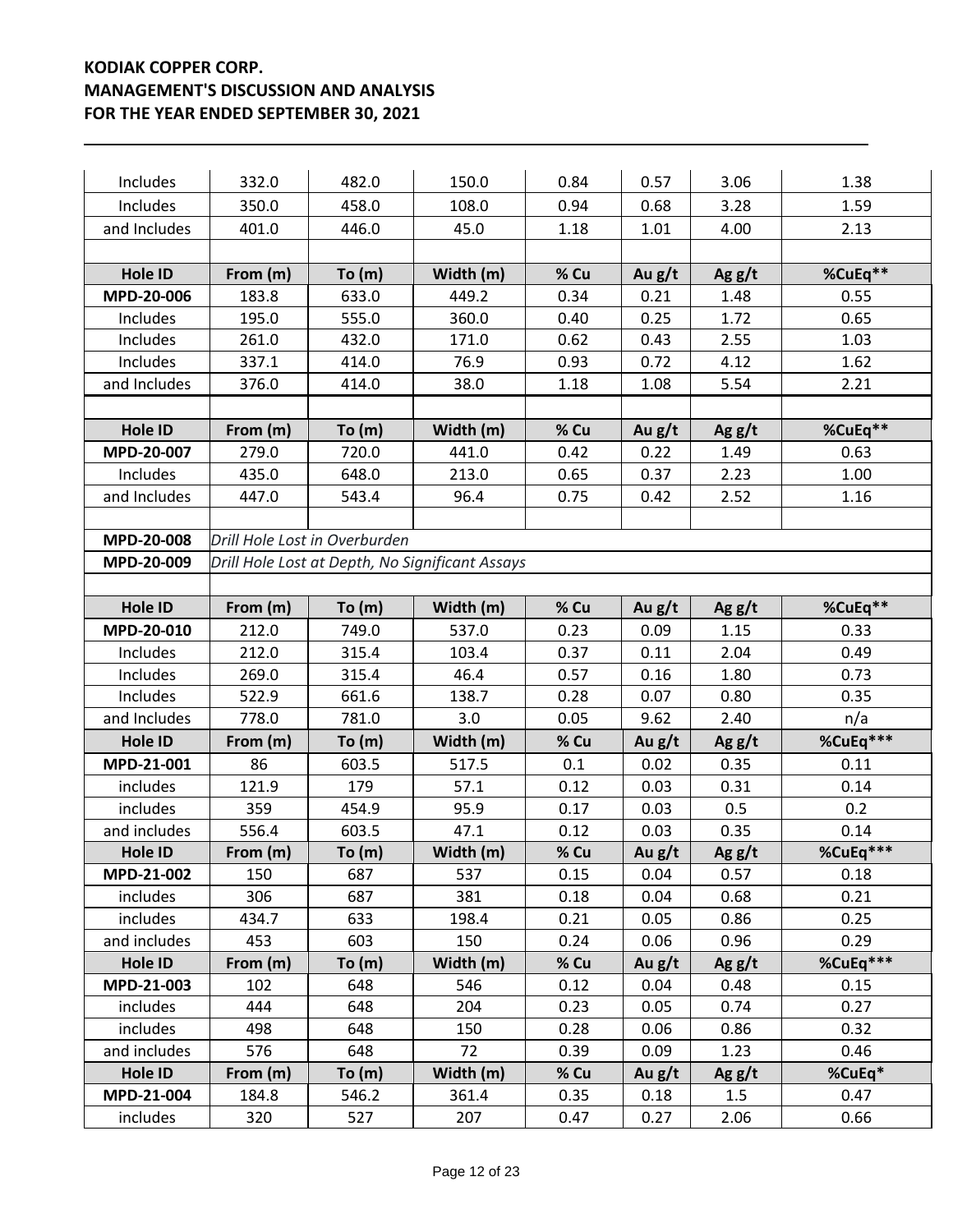| includes       | 326                      | 413    | 87             | 0.58 | 0.32   | 3.33     | 0.81     |
|----------------|--------------------------|--------|----------------|------|--------|----------|----------|
| and includes   | 440                      | 494    | 54             | 0.53 | 0.31   | 1.24     | 0.73     |
|                |                          |        |                |      |        |          |          |
| MPD-21-005     | Drill Hole Lost at Depth |        |                |      |        |          |          |
|                |                          |        |                |      |        |          |          |
| Hole ID        | From (m)                 | To (m) | Width (m)      | % Cu | Au g/t | Ag $g/t$ | %CuEq*** |
| MPD-21-006     | 143                      | 821    | 678            | 0.26 | 0.11   | 0.89     | 0.34     |
| includes       | 323                      | 686    | 363            | 0.29 | 0.16   | 1.19     | 0.39     |
| includes       | 436.9                    | 515    | 78.2           | 0.37 | 0.21   | 1.4      | 0.51     |
| includes       | 623                      | 674    | 51             | 0.54 | 0.36   | 2.77     | 0.79     |
| and includes   | 737                      | 821    | 84             | 0.4  | 0.08   | 0.5      | 0.46     |
| <b>Hole ID</b> | From (m)                 | To (m) | Width (m)      | % Cu | Au g/t | Ag $g/t$ | %CuEq*** |
| MPD-21-007     | 116.0                    | 248.0  | 132.0          | 0.15 | 0.08   | 0.43     | 0.21     |
| Hole ID        | From (m)                 | To(m)  | Width (m)      | % Cu | Au g/t | Ag $g/t$ | %CuEq*** |
| MPD-21-008     | 377.0                    | 479.0  | 102.0          | 0.15 | 0.11   | 1.10     | 0.22     |
| <b>Hole ID</b> | From (m)                 | To (m) | Width (m)      | % Cu | Au g/t | Ag $g/t$ | %CuEq*** |
| MPD-21-009     | 245                      | 713    | 468            | 0.25 | 0.16   | 0.51     | 0.35     |
| includes       | 414                      | 656    | 242            | 0.38 | 0.22   | 0.63     | 0.52     |
| includes       | 434                      | 614    | 180            | 0.43 | 0.27   | 0.67     | 0.6      |
| and includes   | 446                      | 533    | 87             | 0.51 | 0.43   | 0.81     | 0.78     |
| Hole ID        | From (m)                 | To (m) | Width (m)      | % Cu | Au g/t | Ag $g/t$ | %CuEq*** |
| MPD-21-010     | 95.0                     | 516.3  | 421.3          | 0.07 | 0.04   | 0.13     | 0.10     |
| Hole ID        | From (m)                 | To(m)  | Width (m)      | % Cu | Au g/t | Ag $g/t$ | %CuEq*   |
| MPD-21-011     | 110.0                    | 113.5  | 3.5            | 0.08 | 3.58   | 0.60     | 2.30     |
| Hole ID        | From (m)                 | To(m)  | Width (m)      | % Cu | Au g/t | Ag $g/t$ | %CuEq*** |
| MPD-21-012     | 254.0                    | 689.0  | 435.0          | 0.23 | 0.06   | 0.20     | 0.27     |
| includes       | 275.0                    | 518.0  | 243.0          | 0.31 | 0.08   | 0.35     | 0.36     |
| includes       | 395.0                    | 503.0  | 108.0          | 0.45 | 0.09   | 0.59     | 0.51     |
| includes       | 413.0                    | 461.0  | 48.0           | 0.58 | 0.10   | 0.97     | 0.65     |
| Hole ID        | From (m)                 | To (m) | Width (m)      | % Cu | Au g/t | Ag $g/t$ | %CuEq*** |
| MPD-21-013     | 304.7                    | 623.0  | 318.3          | 0.14 | 0.06   | 0.13     | 0.18     |
|                |                          |        |                |      |        |          |          |
| MPD-21-014     | Drill Hole Lost at Depth |        |                |      |        |          |          |
|                |                          |        |                |      |        |          |          |
| Hole ID        | From (m)                 | To(m)  | Width (m)      | % Cu | Au g/t | Ag $g/t$ | %CuEq*** |
| MPD-21-015     | 182.0                    | 297.0  | 115.0          | 0.09 | 0.09   | 0.37     | 0.14     |
| and            | 536.0                    | 542.0  | 6.0            | 0.15 | 2.40   | 6.20     | 1.68     |
| Hole ID        | From (m)                 | To(m)  | Width (m)      | % Cu | Au g/t | Ag $g/t$ | %CuEq*** |
| MPD-21-016     | 21.0                     | 720.0  | 699.0          | 0.29 | 0.12   | 0.87     | 0.37     |
| Includes       | 168.0                    | 672.0  | 504.0          | 0.37 | 0.15   | 1.11     | 0.47     |
| Includes       | 201.0                    | 459.0  | 258.0          | 0.40 | 0.09   | 1.14     | 0.47     |
| Includes       | 297.8                    | 402.0  | 104.2          | 0.48 | 0.11   | 1.41     | 0.56     |
| and Includes   | 567.0                    | 672.0  | 105.0          | 0.50 | 0.39   | 1.57     | 0.76     |
| Hole ID        | From (m)                 | To(m)  | Width ** $(m)$ | % Cu | Au g/t | Ag $g/t$ | %CuEq*** |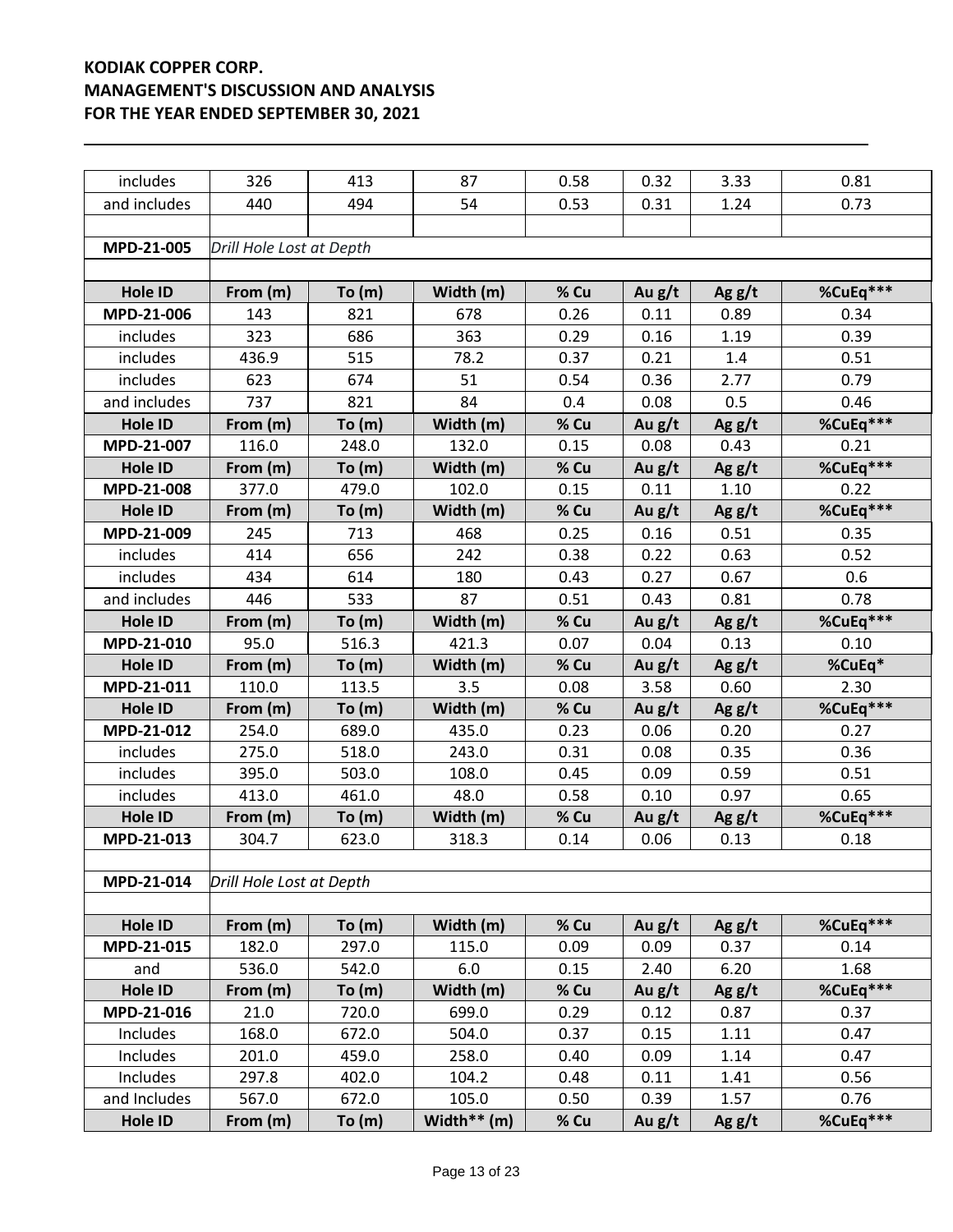| MPD-21-017     | 158.0                    | 455.0                    | 297.0     | 0.23 | 0.10   | 0.89     | 0.30     |  |
|----------------|--------------------------|--------------------------|-----------|------|--------|----------|----------|--|
| includes       | 257.0                    | 338.0                    | 81.0      | 0.31 | 0.13   | 1.41     | 0.40     |  |
| and includes   | 362.0                    | 455.0                    | 93.0      | 0.31 | 0.08   | 0.73     | 0.37     |  |
| <b>Hole ID</b> | From (m)                 | To(m)                    | Width (m) | % Cu | Au g/t | Ag $g/t$ | %CuEq*** |  |
| MPD-21-018     | 92.0                     | 629.0                    | 537.0     | 0.37 | 0.11   | 1.40     | 0.45     |  |
| includes       | 302.0                    | 626.0                    | 324.0     | 0.51 | 0.14   | 1.85     | 0.61     |  |
| includes       | 398.0                    | 458.0                    | 60.0      | 0.56 | 0.16   | 1.88     | 0.68     |  |
| and includes   | 500.0                    | 626.0                    | 126.0     | 0.72 | 0.21   | 2.95     | 0.87     |  |
| and includes   | 704.0                    | 791.0                    | 87.0      | 0.22 | 0.13   | 1.87     | 0.32     |  |
|                |                          |                          |           |      |        |          |          |  |
| MPD-21-021     | Drill Hole Lost at Depth |                          |           |      |        |          |          |  |
| MPD-21-022     |                          | Drill Hole Lost at Depth |           |      |        |          |          |  |
| MPD-21-023     |                          | Drill Hole Lost at Depth |           |      |        |          |          |  |
|                |                          |                          |           |      |        |          |          |  |
|                |                          |                          |           |      |        |          |          |  |
| <b>Hole ID</b> | From (m)                 | To (m)                   | Width (m) | % Cu | Au g/t | Ag $g/t$ | %CuEq*** |  |
| MPD-21-024     | 302.0                    | 749.0                    | 447.0     | 0.21 | 0.11   | 0.72     | 0.29     |  |
| includes       | 311.0                    | 425.0                    | 114.0     | 0.25 | 0.05   | 0.80     | 0.29     |  |
| includes       | 512.0                    | 554.0                    | 42.0      | 0.32 | 0.34   | 1.56     | 0.55     |  |
| and includes   | 608.0                    | 662.0                    | 54.0      | 0.30 | 0.18   | 1.22     | 0.43     |  |
|                |                          |                          |           |      |        |          |          |  |
| MPD-21-025     | Drill Hole Lost at Depth |                          |           |      |        |          |          |  |
|                |                          |                          |           |      |        |          |          |  |
| <b>Hole ID</b> | From (m)                 | To (m)                   | Width (m) | % Cu | Au g/t | Ag $g/t$ | %CuEq*** |  |
| MPD-21-026     | 371.0                    | 803.0                    | 432.0     | 0.27 | 0.13   | 0.78     | 0.35     |  |
| includes       | 416.0                    | 776.0                    | 360.0     | 0.30 | 0.15   | 0.90     | 0.40     |  |
| includes       | 506.0                    | 770.0                    | 264.0     | 0.33 | 0.19   | 1.06     | 0.46     |  |
| includes       | 563.0                    | 746.0                    | 183.0     | 0.40 | 0.24   | 1.26     | 0.56     |  |

*\* 2019: Copper equivalent grades (%CuEq) are for comparative purposes only. Calculations are uncut and recovery is assumed to be 100% as no metallurgical data is available. The following metal prices were used to calculate copper equivalence: US\$1500/oz Gold, US\$16/oz Silver & US\$2.60/lb Copper. The following equation was used to calculate copper equivalence: %CuEq = (\$1500 x Au g/t ÷ 31.10 + \$16.00 x Ag g/t ÷ 31.10 + \$2.60 x % Cu ÷ 2204.62 x 100) ÷ (\$2.60 ÷ 2204.62 x 100)*

*\*\*2020: Copper equivalent grades (%CuEq) are for comparative purposes only. Calculations are uncut and recovery is assumed to be 100% as no metallurgical data is available. The following metal prices were used to calculate copper equivalence: US\$1800/oz Gold, US\$19/oz Silver & US\$2.90/lb Copper. The following equation was used to calculate copper equivalence: %CuEq = (\$1800 x Au g/t ÷ 31.10 + \$19.00 x Ag g/t ÷ 31.10 + \$2.90 x % Cu ÷ 2204.62 x 100) ÷ (\$2.90 ÷ 2204.62 x 100)*

*\*\*\*2021: Copper equivalent grades (%CuEq) are for comparative purposes only. Calculations are uncut and recovery is assumed to be 100% as no metallurgical data is available. Metal prices of US\$4.25/lb copper, US\$1,800/oz gold, and US\$26/oz silver, using the formula: %CuEq = Cu grade + (Au price x Au grade + Ag price x Ag grade)/31.104/(Cu price\*22.046)*

*Note: Widths are downhole drilled core lengths. Drilling data to date is insufficient to determine true width of mineralization. Jeff Ward P.Geo is the qualified person as defined by National Instrument 43-101.*

#### **2. MOHAVE PROPERTY, ARIZONA**

In May 2019 Kodiak acquired 100% of the Mohave copper-molybdenum-silver porphyry project ("Mohave") in Mohave County, Arizona, USA, from Bluestone Resources Inc. ("Bluestone"). The consideration consisted of: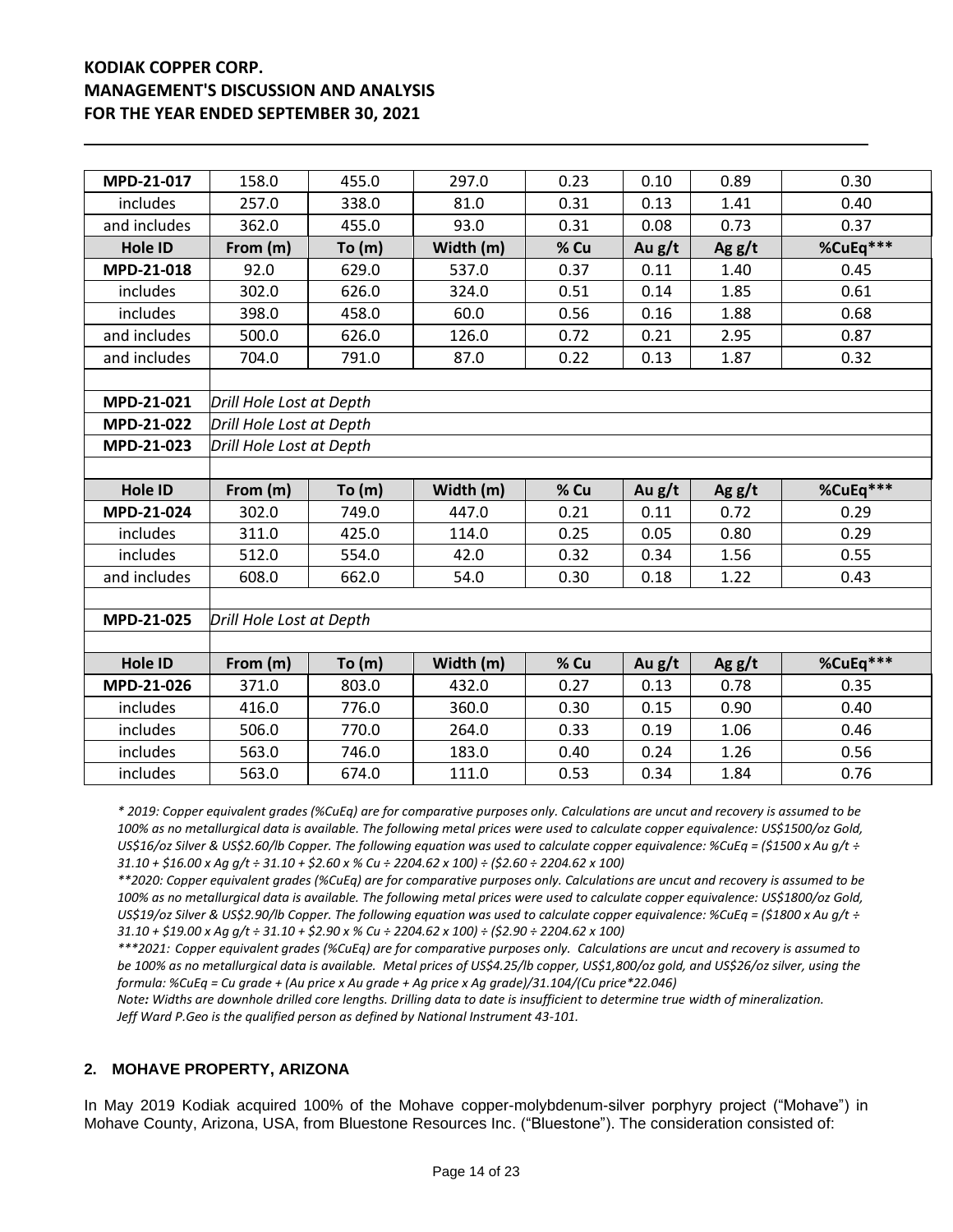- C\$50,000 in cash (paid) and C\$100,000 in Kodiak shares (232,558 "Shares") (issued) on the close of the Transaction;
- 100,000 Shares upon the public disclosure of a 43-101 compliant resource for the Project;
- 100,000 Shares upon the public disclosure of a preliminary economic analysis for the Project;
- 100,000 Shares upon the public disclosure of a pre-feasibility or more advanced study for the Project; and
- A 0.5% net smelter returns royalty on the Mohave Claims and on a 2 km area of interest around the Mohave Claims.

Including the royalty newly granted to Bluestone, the Company is committed to a 3.5% net smelter return royalty of which 1% can be bought back for US\$1,000,000 to the original optionor of the Mohave Property. The Company is also required to pay US\$1,000,000 to the original optionor no later than 30 days after the Company announces a production decision or has secured financing to implement such a decision.

Mohave has the potential to host a large-scale copper porphyry deposit with silver and molybdenum credits. Its geology is considered analogous to Freeport McMoran's Bagdad copper porphyry mine which is located approximately 33 km to the east of Mohave.

#### Mohave Project Highlights

- Copper porphyry project located in the prolific mineral producing Basin and Range Province of Arizona
- 10.4 km<sup>2</sup> land package, road-accessible and adjacent to Highway 93 which links Las Vegas and Phoenix
- Geologically and structurally analogous to the Bagdad mine and typified by structures associated with the Lariamide extensional event, like those preferentially mineralized at Bagdad
- Magnetics define a sizable ring or donut-type feature characteristic of copper porphyry deposits
- Extensive rock and soil mineralization over a large area of the project with a coincident Induced Polarization (IP) geophysical anomaly (2.5 km x 2.5 km)
- Circular Cu-Mo-Ag soil geochemical and geophysical anomalies are not fully tested by drilling
- Geological, geochemical and geophysical surveys indicate that Mohave is part of an extensive sulphidebearing hydrothermal system
- Mineralization at Mohave is dominated by potassic alteration having multiple and complex Cu-Mo-Ag events with younger Mo-Ag and Pb-Zn-Ag overprints
- Two small scale historic mines operated on the Mohave property in the 1950's and 1960's: the Wikieup Queen copper oxide mine and the Scott Fault molybdenum-lead-silver mine

In the late 1960's and early 1970's explorers identified Cu-Mo-Ag porphyry mineralization in several shallow churn holes to depths ranging from 30 m to 152 m. In 2011, eleven wide-spaced core holes totaling 3,500 m were drilled.

Highlights of historical drill results at Mohave include:

- 59.4 m grading 0.49% Cu
- 65.8 m grading 0.2% Cu, 0.011% Mo, and 2.35 g/mt Ag
- 70.7 m grading 0.3% Cu, 0.01% Mo, and 2.54 g/mt Ag
- A surface trench returned 50.3 m grading 0.24% Cu and 0.076% Mo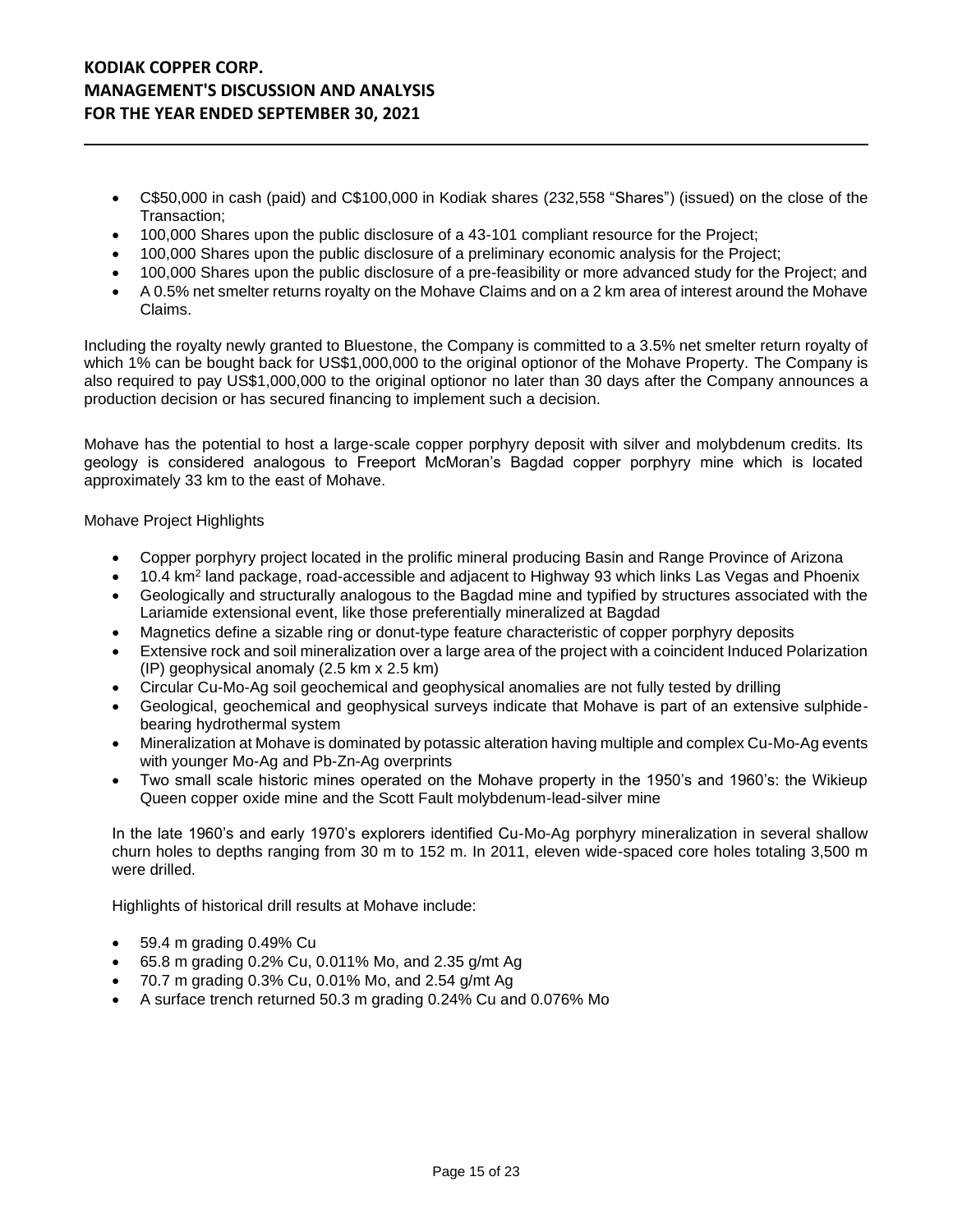#### **3. TRAPPER PROPERTY, BRITISH COLUMBIA**

In November 2010 the Company entered into an option agreement (the "Option"), with Constantine Metal Resources Ltd. ("CMR") to acquire a 70% interest in CMR's Trapper Gold Project. In June 2013 the Option was terminated and, upon termination, CMR assigned its underlying agreement with the property owner for the Trapper property to the Company, resulting in the Company owning 100% of the property.

CMR has retained the right to participate in any future financing of the Company of up to 5% of the proposed issuance of shares, provided CMR has ownership of at least 5% of the outstanding issued shares of Kodiak at the time of financing.

The project is subject to a 2.5% net smelter return royalty ("NSR") to the property vendor and a 0.5% NSR to CMR. The Company has the option to repurchase 1% of the NSR from the property vendor for \$500,000 and, if it exercises this option, CMR has a right to acquire an additional 0.5% NSR against payment of \$250,000. The parties also have a right of first refusal to purchase the remaining 1.5% NSR from the property vendor.

The Trapper Gold Project, with a 37.5 km<sup>2</sup> land package, is in the Northern Golden Triangle region of northern British Columbia, Canada.

The Trapper property is interpreted to overlie a porphyry complex having a surface geochemical, geophysical and regional alteration signature of over 15 km<sup>2</sup>. Gold mineralized feldspar porphyry dikes have been drilled along the southern margin of the main porphyry target. The dikes occur within the gold-rich carbonate altered halo to the porphyry centre. Multiple occurrences of gold and copper mineralized porphyry and porphyry-associated alteration and mineralization have been identified across more than half of the Trapper property. In 2011 a total of 8,581 metres of diamond drilling was completed in 42 drill holes, across an eight square kilometre area, defining an extensive mineralized system that is open to expansion and prospective for gold, copper and other base metal mineralization. A highlight of the program was drill hole TG11-011 with 1.71 g/t Au over 34.11 metres.

Two copper porphyry centres have been mapped on the project and present targets for copper-focused exploration. Grab samples returning up to 0.57% copper in bedrock and 2.5% copper in float have been collected from these targets including both bornite-chalcopyrite copper sulphide mineralization, and azurite-malachite copper oxide mineralization.

In August 2020 the Company entered into an agreement with Brixton Metals Corporation ("Brixton") to dispose of its 100% interest in the Trapper property for net consideration of \$918,119, to be satisfied by an initial payment of \$100,000 in cash and 2,324,393 Brixton shares. The shares were recorded at the closing price of \$0.365 per share on the date of receipt of the shares (September 8, 2020). Subsequent to year end, the Company released the \$30,284 Trapper bond to Brixton. See Note 5c in the September 30, 2020 consolidated financial statements for full details of the transaction. During Q2 the Company sold 1,200,000 of the Brixton shares, resulting in a loss of \$127,185. At September 30, 2021 the Brixton share price was \$0.13, this resulted in a fair value adjustment on the Brixton marketable securities for year ended to September 30, 2021 of \$313,248 recorded to other comprehensive income (loss). The remaining Brixton shares held at September 30, 2021 were 1,124,393 which resulted in a marketable securities value of \$146,171 at \$0.13 per share.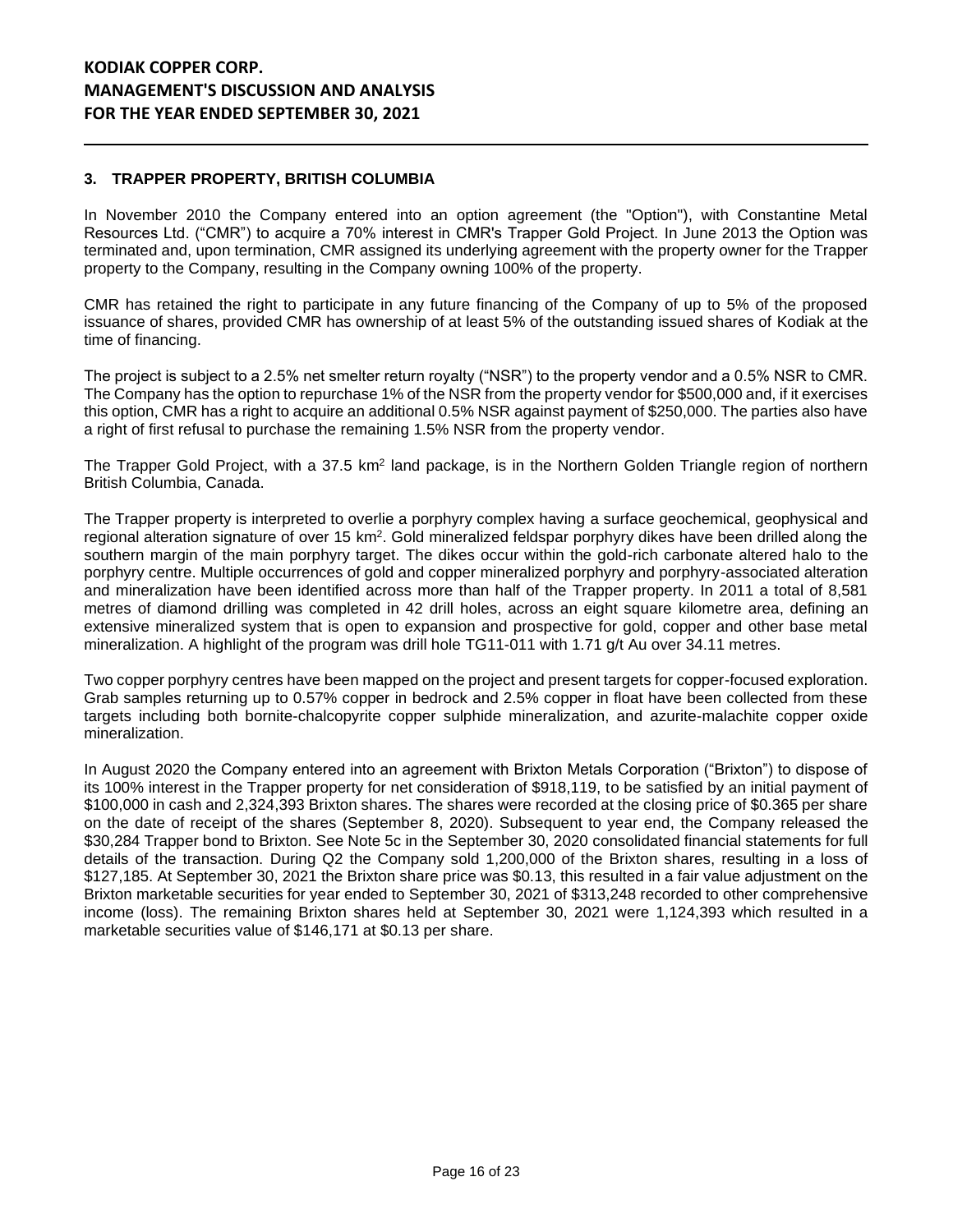#### **4. KAHUNA PROPERTY**

#### **Project Background**

In November 2014 the Company signed an option agreement to acquire a 100% interest in the Kahuna Diamond project located in Nunavut, Canada by making cumulative exploration expenditures on the project totaling \$5,000,000, issuing 2,200,000 common shares, and paying \$700,000 over four years. In April 2017 the Company entered into a Letter Agreement where it accelerated its option agreement by paying the remaining cash and shares required under the agreement and on January 31, 2018 the Company acquired a 100% undivided interest in the Kahuna project. The project is subject to a four percent gross overriding royalty on diamond production and a four percent net smelter royalty on other minerals. The Company has the option to purchase half of the respective royalties for \$2 million per one percent.

Kahuna is an advanced-stage, diamond project discovered in 2001, located near Rankin Inlet, Nunavut. Kodiak holds mineral tenure to 805 km<sup>2</sup> and additional diamond rights covering an adjacent 928 km<sup>2</sup>. Historical exploration expenditures completed on or around the property are estimated at \$30,000,000. Eight significantly diamondiferous kimberlite dikes have been discovered to date, with Kahuna, Notch and PST being the most advanced prospects. Kahuna also hosts numerous kimberlite pipe targets.

#### **Maiden Resource & TFFE**

In 2015 Kodiak released a maiden Inferred Resource estimate for the Kahuna Diamond Project. The estimate was prepared by APEX on the Kahuna and Notch kimberlites and is based on data from drill programs and the 2006 – 2008 bulk sampling completed by the past operator.

Highlights include:

- A combined Inferred Mineral Resource of 4,018,000 carats of macrodiamonds at a 0.85 mm (+1 DTC sieve size) lower diamond cut-off, with an average grade of 1.01 carats per tonne (cpt), derived from 3,987,000 tonnes of kimberlite (the "Resource")
- The kimberlites in the Resource are exposed at surface and based on APEX geological modelling, remain open to extension along strike and at depth. Indicator mineral trains and geophysics suggest the Kahuna and Notch kimberlites have the potential to extend along strike beyond areas included in the Resource Estimate into areas of thin sediment cover. Kimberlite has been intercepted in drilling along these potential extensions; however, drill spacing was insufficient for inclusion in the Resource
- Only two of eight significantly diamondiferous kimberlites (Kahuna and Notch) have sufficient drilling, bulk sampling and density definition work to be included in the Inferred Mineral Resource at this time
- Other diamondiferous kimberlites include the PST, Killiq, KD-13, KD-14, KD-16 and KD-18, Jigsaw and KD-24. The latter is notable for high diamond content, having historically recovered 305 diamonds including 7 macrodiamonds (+0.85 mm) from a 2.2 kg drill core sample

|                |              |         |         | Average               | Average   | Total     | Total       |             |
|----------------|--------------|---------|---------|-----------------------|-----------|-----------|-------------|-------------|
| Classification | Kimberlite   | Density | Volume  | Tonnes                | Grade cpt | Grade cpt | Carats      | Carats      |
|                |              | (t/m3)  | (m3)    |                       | (+0.85 mm | (+1.18 mm | $(+0.85$ mm | $(+1.18$ mm |
|                |              |         |         |                       | cut-off)  | cut-off)  | cut-off)    | cut-off)    |
|                | Kahuna       | 1.99    |         | 1,541,000   3,066,000 | 1.04      | 0.80      | 3,189,000   | 2,453,000   |
| Inferred       | <b>Notch</b> | 2.12    | 434,000 | 921,000               | 0.90      | 0.83      | 829,000     | 765,000     |
|                | Total        | 2.02    |         | 1,975,000   3,987,000 | 1.01      | 0.81      | 4,018,000   | 3,218,000   |

#### **Inferred Mineral Resource Estimate for the Kahuna and Notch Kimberlites (APEX, 2015)**

*\*Note: Technical Report and Maiden Mineral Resource Estimate for the Kahuna Diamond Project, Nunavut, Canada" prepared by APEX Geoscience Ltd., Kristopher J. Raffle, B.Sc., P. Geo. and Andrew J. Turner, B.Sc., P. Geol. March 11, 2015 The reader is cautioned that Mineral Resources are not Mineral Reserves and do not have demonstrated economic viability, and might never be converted into Reserves. Figures may not sum due to rounding. Decimal figures do not indicate added level of precision. cpt = carats-per-tonne*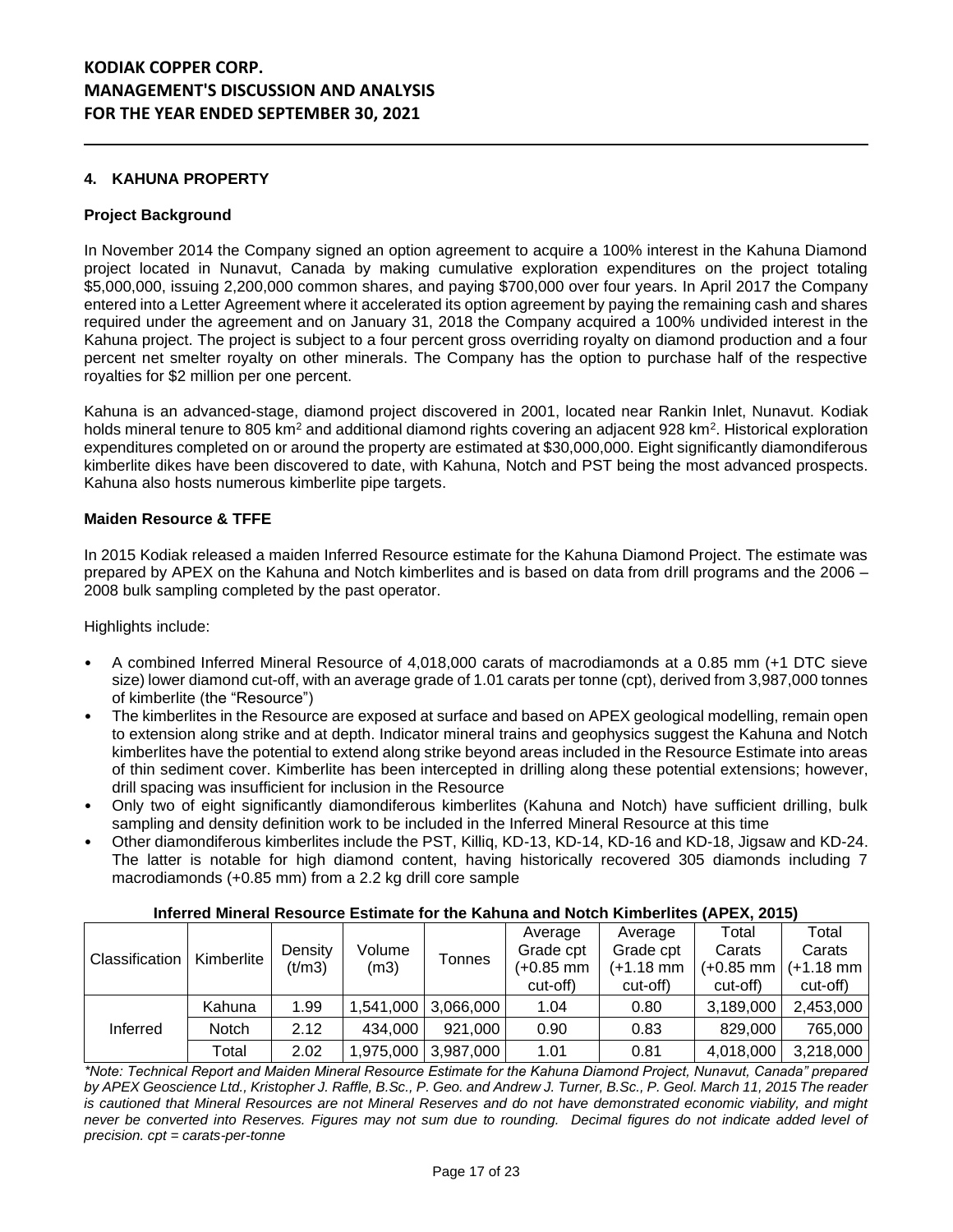Kodiak also announced a Target for Further Exploration ("TFFE") that provides additional potential tonnages and contained carats that are not yet included in the Resource. The TFFE is based on projection of the diamondiferous kimberlites below the depths currently modelled and included in the Resource, and it provides reasonable guidance for additional potential tonnage and diamond grades at Kahuna and Notch to depths of 300 – 600m. The potential quantity and grade of any TFFE is conceptual in nature, there is insufficient exploration to define a Mineral Resource and it is uncertain if further exploration will result in the TFFE being delineated as a Mineral Resource.

|        | .<br>Low Range |           |         |                 | High Range     |            |         |                 |
|--------|----------------|-----------|---------|-----------------|----------------|------------|---------|-----------------|
|        | Depth<br>Range | Tonnage   | Grade   | Total<br>Carats | Depth<br>Range | Tonnage    | Grade   | Total<br>Carats |
| Kahuna | 140-300        | 3,740,000 | 0.80    | 2,990,00        | 140-600        | 10,760,00  | 1.10    | 11,830,0<br>00  |
| Notch  | 110-300        | 1,570,000 | 0.70    | 1,100,00        | 110-600        | 4,050,000  | 1.00    | 4,050,000       |
| Total  |                | 5,310,000 | $0.77*$ | 4,090,000*      |                | 14,800,000 | $1.07*$ | 15,880,000      |

#### **Target for Further Exploration ("TFFE") for the Kahuna and Notch Kimberlites (APEX, 2015**)

*\*Note: Technical Report and Maiden Mineral Resource Estimate for the Kahuna Diamond Project, Nunavut, Canada" prepared by APEX Geoscience Ltd., Kristopher J. Raffle, B.Sc., P. Geo. and Andrew J. Turner, B.Sc., P. Geol. March 11, 2015. Bulk sampling has established that Kahuna has a recovered grade of 1.04 cpt and Notch has a recovered grade of 0.90 cpt (at a +0.85 mm lower cut-off) as previously disclosed in the Inferred Resource. As such, the "Low Range" reduces diamond grades by about 23% and the "High Range" increases diamond grades by about 5% for Kahuna and 10% for Notch. Note the tonnes and carats have been rounded to the nearest 10,000 and may not add due to rounding.*

Due to the Company's decision to enter the copper industry, the Company has written down the value of the project to \$nil.

### **SELECTED ANNUAL INFORMATION**

|                          | September 30,     |    | September 30, | September 30, |
|--------------------------|-------------------|----|---------------|---------------|
|                          | 2021              |    | 2020          | 2019          |
| Revenue                  |                   |    |               |               |
| Net loss for the year    | \$<br>(1,809,835) | \$ | (9,976,985)   | (1,500,914)   |
| Basic loss per share     | (0.04)            | \$ | (0.30)        | (0.055)       |
| Total assets             | \$<br>22,389,709  | S  | 6,676,201     | 11,695,227    |
| <b>Total liabilities</b> | \$<br>3,338,983   | \$ | 1,387,712     | 687.543       |
| Cash dividends declared  |                   |    |               |               |

# **RESULTS OF OPERATIONS**

For the three months ended September 30, 2021 (Q4 2021)

The net income (loss) for the three months ended September 30, 2021 was \$186,224 (2020 – (\$8,830,075)). The main contributing factors were:

• Other Income \$880,744 (2020 - \$311,261) due to increased flow-through expenditures which reduces the liability and increases other income.

Offsetting other income was: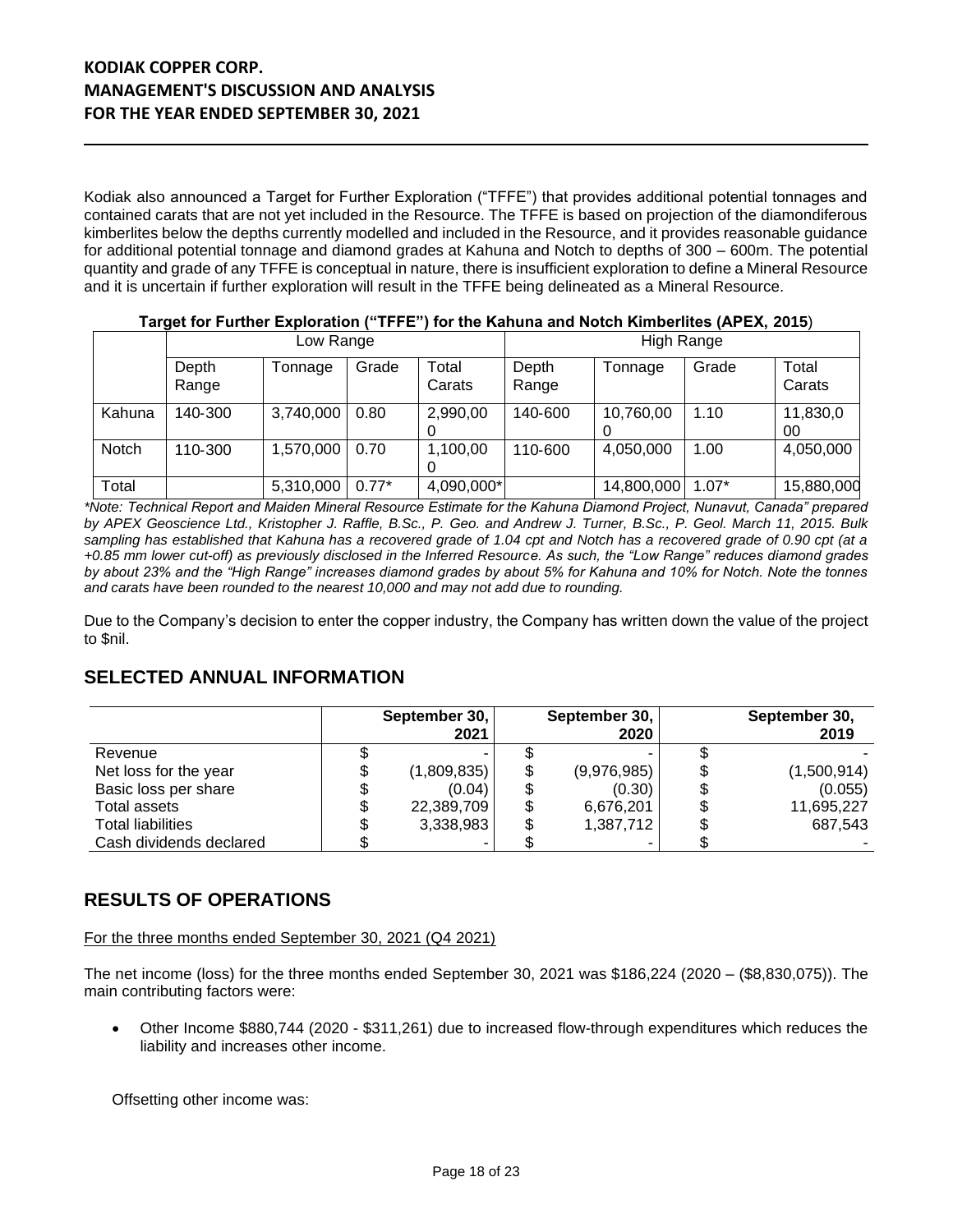- Impairment of exploration and evaluation assets were \$21,054 (2020 \$9,535,747) the decrease is due to the write down of the Kahuna property in the prior period.
- Consulting fees were \$27,089 (2020 \$85,019) the decrease is due to and agreement in effect in the prior period, but not in the current period.
- Professional fees were \$22,561 (2020 \$30,451) the decrease is primarily due to lower legal fees incurred for corporate activity during the current period.
- Travel, promotion and shareholder information \$256,322 (2020 \$300,086) the decrease was due to lower marketing activity during the period compared to the prior period, due to higher virtual marketing activities.
- Share based compensation \$120,354 (2020 \$Nil) the increase was due to no options being granted in the prior period.
- Transfer agent and filing \$6,463 (2020- \$1,952) the increase was primarily related to OTC costs.

#### For the year ended September 30, 2021

The net loss for the year ended September 30, 2021 was \$1,809,835 (2020 – (\$9,976,985)). The difference between current and prior year, was that the Kahuna property was written down to zero at September 30, 2020. The main contributing factors were:

- Impairment of exploration and evaluation assets were \$29,773 (2020 \$9,539,214) the decrease is due to the write down of the Kahuna property in the prior period.
- Management fees were \$521,815 (2020 \$308,840). The increase is due to bonuses paid in the current period that were not paid in the prior period.
- Consulting fees were \$152,495 (2020 \$315,715). The decrease is due to an agreement in effect in the prior period, but not in the current period.
- Professional fees were \$155,292 (2020 \$87,998). The increase is primarily due to higher legal fees incurred for corporate activity during the period.
- Office and administration \$173,432 (2020 \$42,226), the increase was due to higher office related IT costs.
- Share based compensation expense was \$1,427,850 (2020 222,442), the increase was due to more options being granted than the previous period which resulted in a higher non-cash expense.
- Transfer agent and filing \$141,336 (2020 \$41,493) the increase was due to TSXV costs related to the private placement and OTC listing costs.

Offsetting these costs were:

• Other income \$1,754,894 (2020 - \$582,691), due to increased flow-through expenditures which reduces the liability and increases other income.

# **SUMMARY OF QUARTERLY RESULTS**

Summary of quarterly results for recent eight quarters:

|                                 | ________     |                      |                                    |
|---------------------------------|--------------|----------------------|------------------------------------|
| Three Months Ended              | Revenue (\$) | Net income (loss) \$ | Gain (loss) per share <sup>1</sup> |
| September 30, 2021 <sup>5</sup> |              | 186,224              | 0.004                              |
| June 30, 2021 <sup>5</sup>      |              | 14,937               | 0.00                               |
| March 31, 2021                  |              | (1,788,494)          | (0.04)                             |
| December 31, 2020 <sup>4</sup>  |              | (3, 108, 862)        | (0.07)                             |
| September 30, 2020 <sup>3</sup> |              | (8,830,075)          | (0.238)                            |
| June 30, 2020                   |              | (383, 946)           | (0.01)                             |
| March 31, 2020 <sup>2</sup>     |              | (1, 123, 849)        | (0.035)                            |
| December 31, 2019               | ۰            | (285, 685)           | (0.01)                             |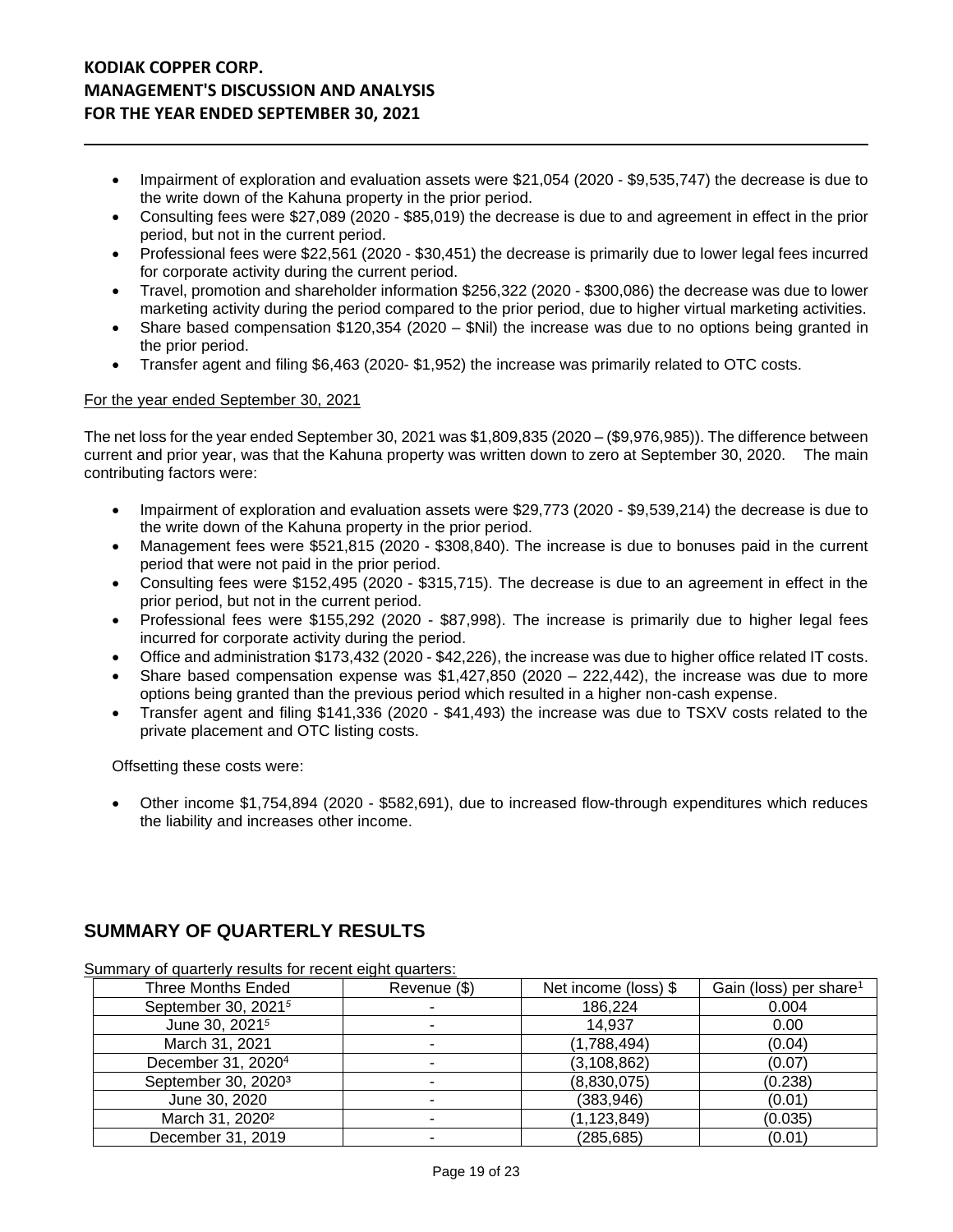**<sup>1</sup>** *Numbers have been rounded to the next decimal for presentation purposes.*

- *³ The September 30, 2020 loss is high due the write-down of the Kahuna mineral property to zero.*
- *<sup>4</sup>The December 31, 2020 loss is high due to the non-cash deferred income tax expense, related to the flow through financing in the quarter.*
- *<sup>5</sup>The June 30 and September 30, 2021 income resulted from increased flow-through expenditures which increases other income.*

# **LIQUIDITY**

At September 30, 2021, the Company has not achieved profitable operations, has accumulated losses of \$55,250,005 since its inception, and expects to incur further losses in the pursuit and/or development of its business.

During the year ended September 30, 2021, the Company's operating activities spent cash of \$1,897,932 as compared to a spend of \$1,370,328 in the previous year.

During the year ended September 30, 2021, \$5,199,432 was spent on reclamation bonds and mineral property acquisition and exploration compared to \$1,765,103 in the previous year. Resulting primarily from exploration activities on the Company's MPD property.

During the year ended September 30, 2021, \$16,295,617 was raised due to financing activities compared to \$4,875,747 in the previous year.

The Company's ability to continue as a going concern in the long term is dependent upon its ability to generate future profitable operations and/or to obtain the necessary financing to meet its obligations and repay its liabilities arising from normal business operations when they come due. The Company is a junior exploration company without operating revenues and therefore, the Company must utilize its current cash reserves, funds obtained from the exercise of warrants and stock options and other financing transactions to maintain the Company's capacity to meet working capital requirements and ongoing exploration program, or to fund any further development activities.

The Company's primary source of financing is by means of share issuances, the exercise of options and/or warrants, debt or other sources. There can be no certainty of the Company's ability to raise additional financing through these means.

To the date of this MD&A, the cash resources of the Company are held with one major Canadian chartered bank. The Company continues has minimal long-term debt and its credit and interest risk is minimal.

# **CAPITAL RESOURCES**

The Company's objective, when managing capital, is to ensure sufficient resources are available to meet day to day operating requirements and to safeguard its ability to continue as a going concern in order to provide returns for shareholders and benefits for other stakeholders. The Company has minimal debt and is not subject to any externally imposed capital requirements. In the management of capital, the Company includes the components of shareholders' equity, as well as cash and cash equivalents.

The properties in which the Company currently has an interest are in the exploration stage; as such, the Company is dependent on external financing to fund its activities. In order to carry out the planned exploration and pay for administrative costs, the Company will spend its existing working capital and raise additional funds as needed. The Company will continue to assess new properties and seek to acquire an interest in additional properties if it feels there is sufficient geologic or economic potential and if it has adequate financial resources to do so.

*² The March 31, 2020 loss is high due to the non-cash deferred income tax expense related to the flow through raise in the quarter and non-cash stock based compensation expense for options granted in the quarter.*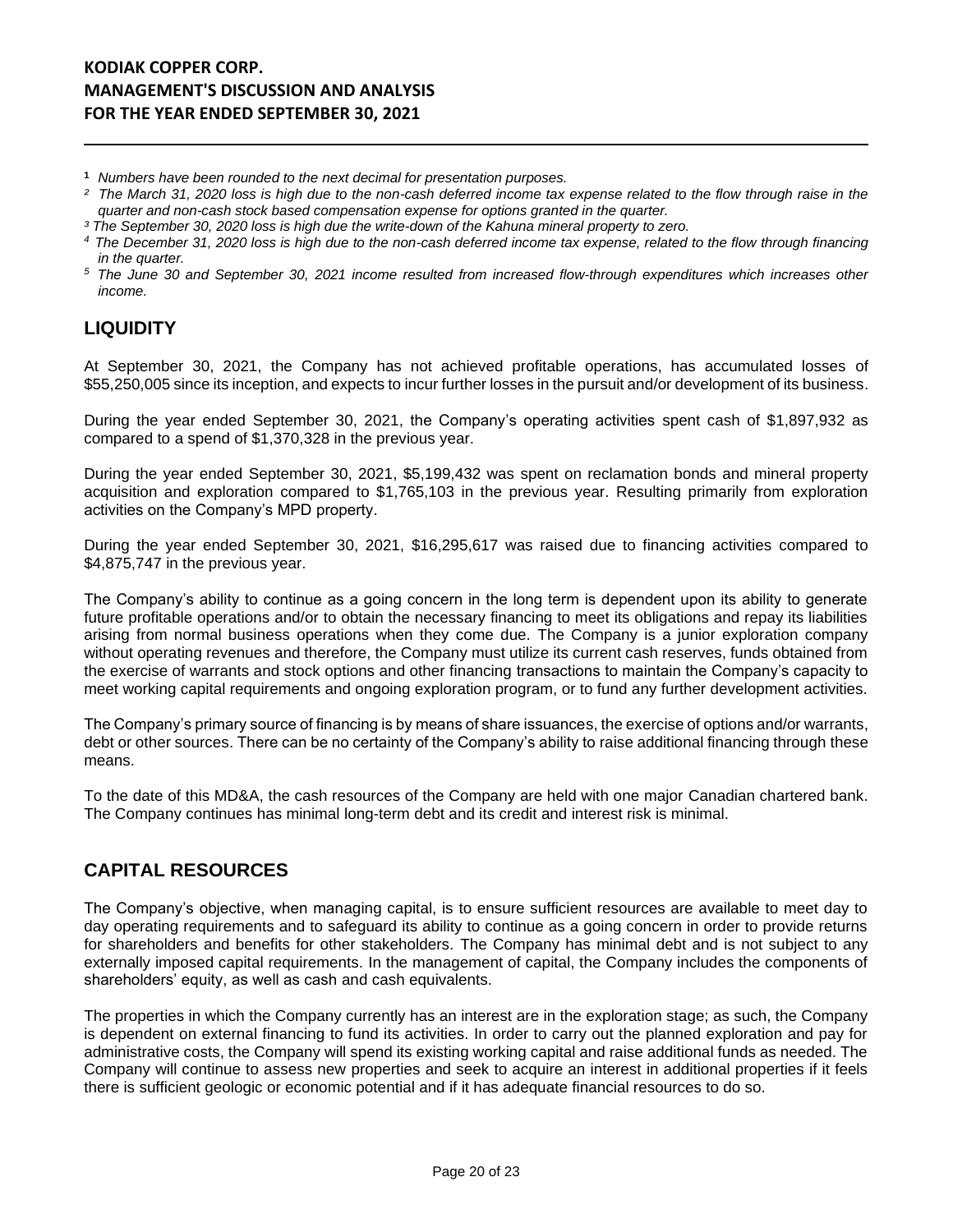The Company has policies and procedures in place for expenditure authorization limits and capital expenditure authorization. Management reviews its capital management approach on an ongoing basis and believes that this approach, given the size of the Company, is reasonable. The Company's officers and senior management take full responsibility for managing the Company's capital and do so through quarterly meetings and regular review of financial information. The Company's Board of Directors are responsible for overseeing this process.

The Company is not subject to any capital requirements imposed by a regulator.

# **OFF-BALANCE SHEET ARRANGEMENTS**

The Company has no off-balance sheet arrangements.

### **TRANSACTIONS WITH RELATED PARTIES**

The Company's transactions with related parties during the year ended September 30, 2021 consist of the Chairman, Chief Executive Officer, President, Chief Financial Officer and directors and the following companies controlled by common directors and/or officers.

| <b>Related Party</b>                               | <b>Nature of Transactions</b> |
|----------------------------------------------------|-------------------------------|
| Chris Taylor                                       | Director Fees                 |
| Claudia Tornquist                                  | Management fees               |
| Nicmar Capital Corp. (Tony Ricci – CFO & Director) | Management fees               |
| Jeff Ward                                          | Geological fees               |
| <b>Andrew Berry</b>                                | Geological fees               |

Accrued and paid amounts to key management personnel, officers and companies controlled by directors and officers:

|                                                           | Years Ended   |   |               |
|-----------------------------------------------------------|---------------|---|---------------|
|                                                           | September 30, |   | September 30, |
|                                                           | 2021          |   | 2020          |
| Geological fees capitalized to exploration and evaluation |               | S |               |
| assets $(1)$                                              | 375.717       |   | 331.523       |
| Management and directors fees (2)                         | 559,265       |   | 308.840       |
| Share-based compensation                                  | 745.720       |   | 129.712       |
| Total                                                     | 1,680,702     |   | 770.075       |

(1) Geological fees were paid to the Company's VP Exploration and VP Operations.<br>(2) Management fees include salaries and compensation to the Company's Chairma

(2) Management fees include salaries and compensation to the Company's Chairman, CEO & President, VP Exploration, VP Operations, Directors and the CFO.

As at September 30, 2021, \$Nil was due to related parties. At September 30, 2020 \$83,841 was payable to the Company's VP Exploration, VP Operations and a former insider of the Company.

# **PROPOSED TRANSACTIONS**

There are no proposed transactions that should be disclosed.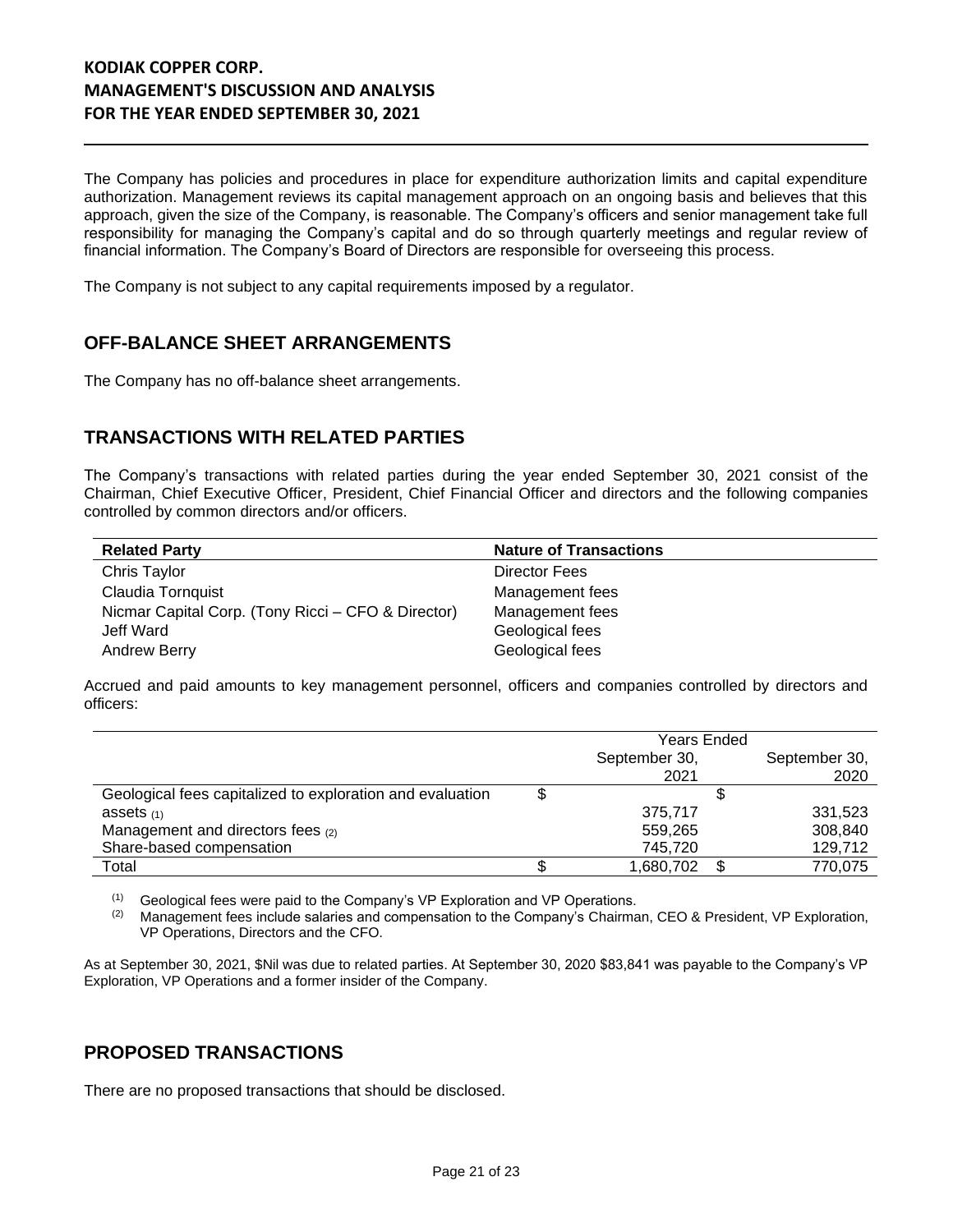### **RISKS AND UNCERTAINTIES**

Resource exploration and development is a speculative business, characterized by a number of significant risks including, among other things, unprofitable efforts resulting not only from the failure to discover mineral deposits but also from finding mineral deposits which, though present, are insufficient in quantity and quality to return a profit from production. The marketability of minerals acquired or discovered by the Company may be affected by numerous factors which are beyond the control of the Company and which cannot be accurately predicted, such as market fluctuations of metal prices, the proximity and capacity of milling facilities, mineral markets, processing reagents and equipment, and such other factors as government regulations, including regulations relating to royalties, allowable production, importing and exporting of minerals, and environment protection, the combination of which factors may result in the Company not receiving an adequate return on investment capital.

The novel coronavirus ("COVID-19") has caused many countries to implement measures to reduce the spread of the virus. The effect and duration of COVID-19 and government responses to it are unknown. Consequently, management anticipates, but cannot predict the effect of unknown adverse changes to its future business plans, financial position, cash flows, and results of operations.

### **FINANCIAL AND OTHER INSTRUMENTS**

IFRS 9 reflects all phases of the financial instruments project and replaces IAS 39 Financial Instruments: Recognition and Measurement and all previous versions of IFRS 9. The standard introduces new requirements for classification and measurement, impairment, and hedge accounting. IFRS 9 was effective for the company's 2019 fiscal year.

**Liquidity risk** is the risk that the Company cannot meet a demand for cash or fund its obligations as they come due. As at September 30, 2021, the Company had cash and cash equivalents balance of \$11,765,345 (September 30, 2020 - \$2,572,178) marketable securities balance of \$146,171 (September 30, 2020 - \$767,050) to settle current liabilities of \$3,298,983 (September 30, 2020 - \$1,347,712), before flow through share premium liability.

The Company intends to finance future requirements from its existing cash reserves together with share issuances, the exercise of options and/or warrants, debt or other sources. There can be no certainty of the Company's ability to raise additional financing through these means.

**Credit risk** is the risk that the counterparty to a financial instrument will fail to meet their payment obligations, thus this risk is primarily attributable to cash and cash equivalents. The Company maintains its cash and cash equivalents with high-credit quality financial institutions, thus limiting its credit risk As at September 30, 2021, the Company had a receivable balance of \$127,441 (September 30, 2020 - \$76,119), which primarily relates to GST receivable from the Federal Government of Canada. There was \$59,210 in Advances and Deposits as at September 30, 2021 (September 30, 2020 - \$209,440) this was made up predominately of prepayments to vendors.

**Market risk** is the risk that changes in market prices, such as foreign exchange rates, interest rates, and commodity and equity prices will affect the Company's income or the value of its holdings of financial instruments. The objective of market risk management is to manage and control market risk exposures within acceptable parameters, while optimizing the return. Investments in equity instruments which are classified as fair value through other comprehensive income (loss) and are measured at fair value, are listed on public stock exchanges, including TSX-V and OTC-QB. The Company is exposed to market price risk on its marketable securities. The Company's marketable securities consist of one listed entity called Brixton Metals Corporation. A 10% change in quoted market price for Brixton Metals Corporation at September 30, 2021 would result in a change to other comprehensive income (loss) and fair value of marketable securities of \$14,617.

**Interest rate risk** is the risk that the fair values or future cash flows of a financial instrument will fluctuate because of changes in market interest rates. As at September 30, 2021, the Company does not have any interest-bearing